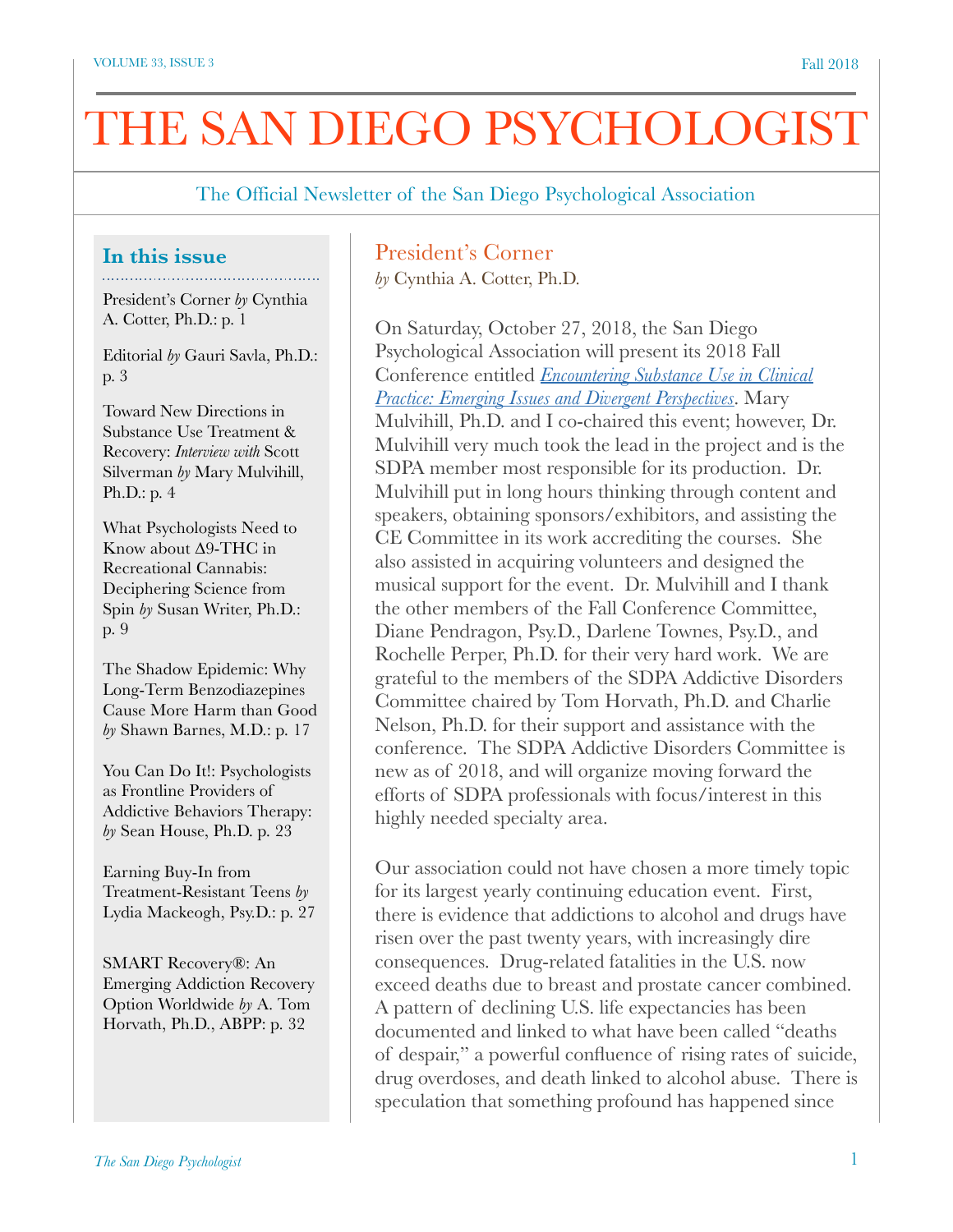# **SDPA Board of**

# **Directors**

*President:* Cynthia Cotter, Ph.D. *President Elect:* Diane Pendragon, Psy.D. *Past President:* Annette Conway, Psy.D. *Treasurer:* Carrie Jaffe, Ph.D. *Secretary:* Micol Gonella, Psy.D. *Members at Large:* Ruth McKercher,Ph.D. Linda Collins, Ph.D. Michelle Carcel, Psy.D. Rochelle Perper, Ph.D. Jessica Silsby, Psy.D. Andrea Karp, Psy.D. Abi Weissman, Psy.D. Gordon Zilberman, Ph.D., ABPP Darlene Townes, Psy.D. *Student Representative:* Holly Bookwalter

#### **Association Services**

*Legal Counsel:* David Leatherberry, J.D.

#### **SDPA Staff**

*Office Administrator:* Tami Magaro

## **The San Diego Psychologist**

*Editor:* Gauri Savla, Ph.D. [www.thesandiegopsychologist.com](http://www.thesandiegopsychologist.com)

*The SDPA offices are located at 4699 Murphy Canyon Rd. San Diego, CA 92123.* 

the 1980s to make Americans more susceptible to selfmedication and its dangers.

Over 90 percent of psychologists report encountering problematic substance use in their clients. Yet psychologists often feel inadequately trained to assess, conceptualize, and treat these problems. The SDPA Fall Conference targets the clinical mental health provider who asks the following questions: How do problems related to alcohol and drugs interact with other issues/pathologies with which my client is struggling? As a generalist, can I treat addiction? When is it important to refer to specialists? Where do addiction specialists differ in conceptualizing and treating problematic substance use? Is addiction merely a habit to be behaviorally modified or are more fundamental underlying psychopathology, such as attachment injury, contributing in a meaningful way. What types of social support are most effective in treatment? Is abstinence necessary or can there be stability in moderation? Is substance use "a choice"? How do issues of pain factor in and are there meaningful treatments for pain beyond medication? The legal landscape related to marijuana use has changed. Do I respond to marijuana use in my clients with support or concern? Are problems of addiction experienced differently in people of color? How do family members factor into problems and solutions to addiction? What do I do when clients relapse? What opportunities exist for my client in use of medication assisted treatments for recovery?

This year's Fall Conference offers continuing education credits (CMEs) for medical professionals as well as CEs for psychologists and other mental health providers, such as LMFTs, LCSWs, LEP, LPCC and RNs. CAADAC credit is also offered. We hope that general medical practitioners, internists, family physicians, psychiatrists, will join us. There has never been a time when substance use issues have been more prevalent and impactful in our clients and we must know how to best respond to these complex and compelling issues.

Articles in the current issue are a compilation of contributions from Fall Conference speakers (Dr. Writer),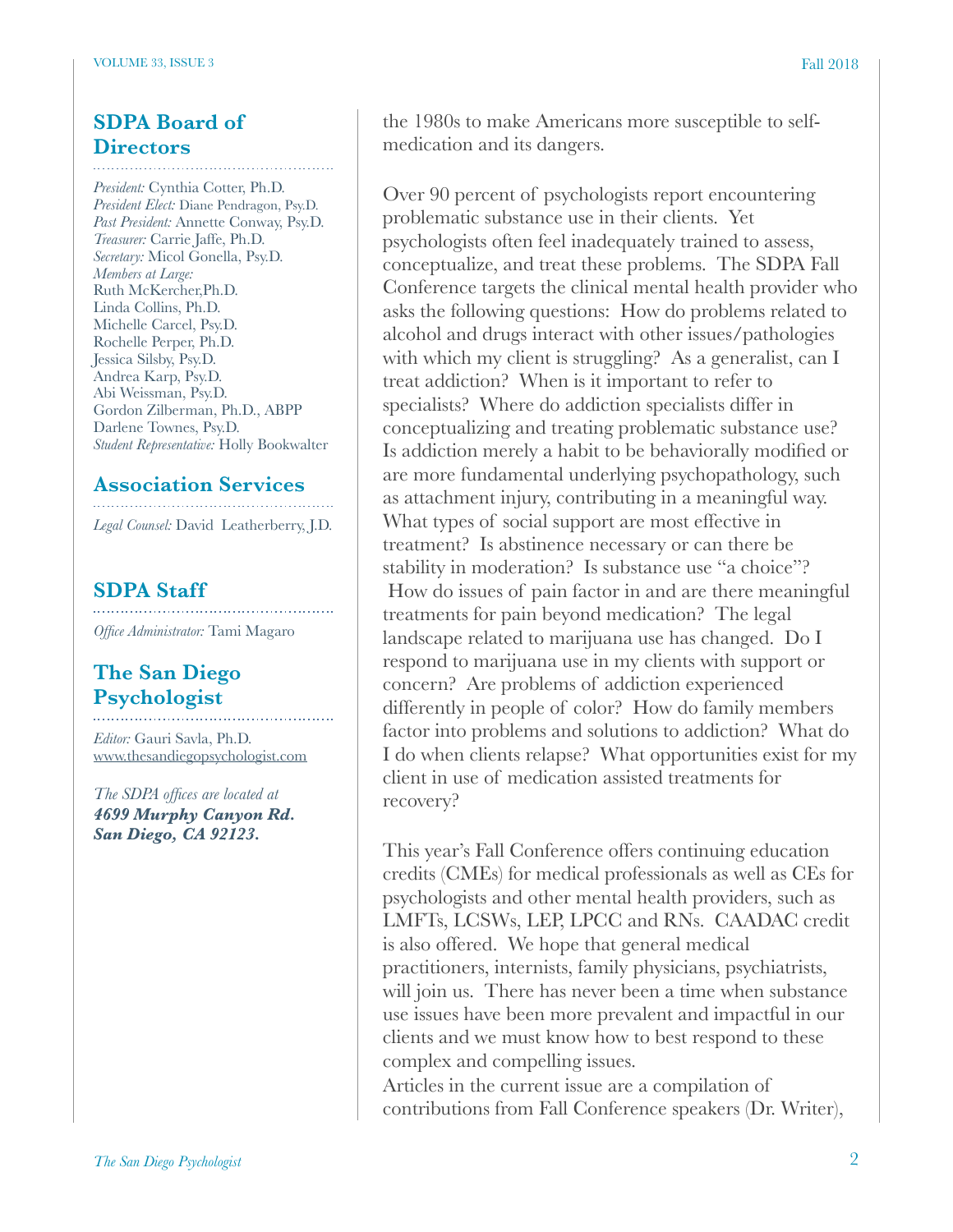the SDPA Addictive Disorders Committee (Dr. Horvath, Dr. House), and significant local community substance use resources (Mr. Silverman, Dr. Barnes, Dr. Mackeogh) recruited/ compiled by Dr. Mulvihill to supplement the information/education provided by the 2018 Fall Conference. We are very grateful to Dr. Mulvihill for her contributions to this issue that included designing, recruiting, following up, and editing the articles in this issue. There will be a second issue published on this topic as well as we feel that problems associated with substance use are so important and timely for mental health professionals.

#### **Editorial**

#### *by* Gauri Savla, Ph.D. Dear SDPA Members and Guest Readers,

Welcome to the penultimate issue of 2018 San Diego Psychologist. This is the first of two issues highlighting this year's SDPA Fall Conference entitled, "*Encountering Substance Use in Clinical Practice: Emerging Issues and Divergent Perspectives."* Both issues will feature articles on topics related to the theme of the Conference, authored by experts in their field. I would like to express my deep gratitude to Dr. Mary Mulvihill, the Co-Chair of the Fall Conference. She was instrumental in shaping the content of this issue; she not only reached out to the authors of the articles for this issue, but gathered their initial drafts, did the initial edits, and arranged and conducted the interview with Dr. Silverman that is featured in this issue.

Most mental health providers have encountered patients whose problematic substance use has led to a breakdown of psychological processes and social networks. The number of people seeking substance use treatment is dramatically rising. Substance abuse wreaks havoc on the users, their families, and their communities, costing the country approximately \$740 billion as a result of crimes committed, loss of productivity, and medical expenses (National Institute on Drug Abuse). Substances of abuse range from widely prescribed medications (such as opioids and benzodiazepines) and legal (in some states, including California), recreational drugs such as alcohol and marijuana, to new illicit drugs, whose potential for harm may be yet unknown.

The first article in this issue of The San Diego Psychologist is an interview with Scott Silverman conducted by Dr. Mulvihill. Mr. Silverman is a community advocate for substance use recovery in San Diego, and has developed highly successful programs that are aimed at supporting prior substance users so that they can be contributing members of their community. The next two articles highlight two common substances with the potential for abuse, both legal in California; Dr. Writer's myth-busting report on marijuana and its implications is in-depth and eye-opening, and Dr. Barnes addresses the alarming trend of long-term benzodiazepine prescription and use and what we as providers of therapy can do to check this dangerous practice. The last three articles focus on intervention; Dr. House makes a compelling case for psychologists (and allied mental health professionals) as first-line providers of substance use treatment, regardless of whether they have specialized training in substance use treatment. Dr. Mackeogh discusses strategies that parents of teenagers who abuse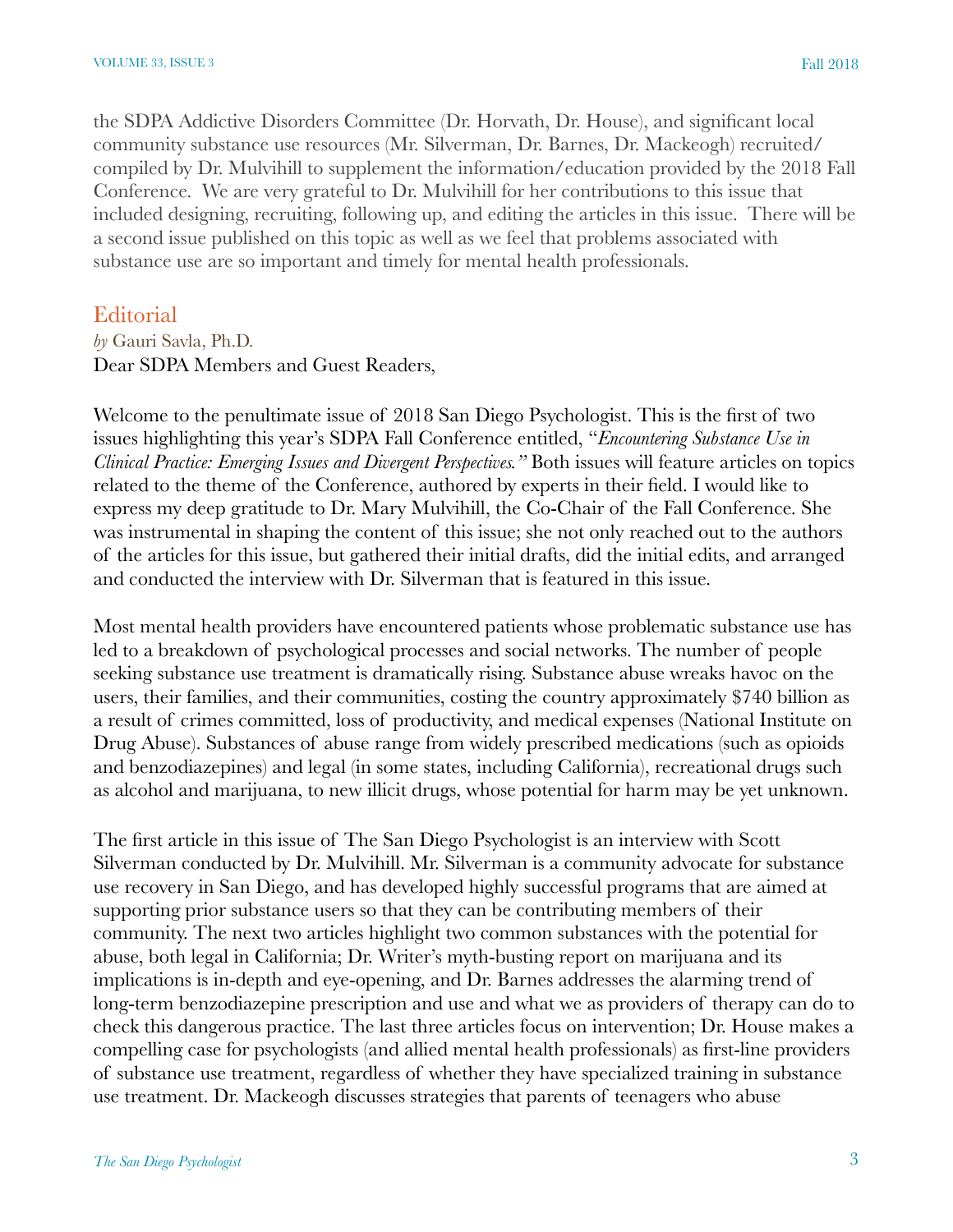substances can use to get them more involved in their own treatment. Finally, we are fortunate to hear from Dr. Horvath, an international leader in addiction recovery, whose SMART Recovery program that began in San Diego, is widely hailed as a successful and effective mutual support group for people trying to limit or stop substance use.

The world of substance use research and clinical practice is rife with divergent perspectives and approaches to treatment, and you may find that the articles in this issue often posit opposing views and opinions. However, the goal of each of the authors, the approaches they espouse, and the work they do is the same—to guide people back from the narrow, tragic path of substance abuse to fuller and healthier lives.

If you have comments or questions, you may directly contact the authors or email us at TheSanDiegoPsychologist@gmail.com.

# Toward New Directions in Substance Use Treatment & Recovery

*Interview with* Scott Silverman, Community Advocate for Substance Use Recovery *by* Mary Mulvihill, Ph.D.

#### **How did you begin your work with substance use disorders and their treatment?**

For the past six years, I have been operating *Confidential Recovery*, an outpatient treatment center, but my community work began when I founded *Second Chance*, and ran it for 18 years. *Second Chance* is a program aimed at providing temporary residence for recently released prisoners, since it's not possible to go to a job interview without a home address. Ex-offenders are at high risk for substance use and re-offending, and this group-oriented, social model of recovery provides a safe place to live in a substance-free environment. Clients who need substance use treatment are referred to county-funded programs. An interesting feature of the program is the "relapse house," where a client can go if they relapse and get back on track quickly, rather than being kicked out and thus erasing all progress. Relapse is part of the disease of addiction, so the program plans for that, and does not push people out after one setback. *Second Chance* has 175 beds, including 30-50 on scholarship, where clients gradually earn more private accommodations in a staged housing model, using private homes the agency purchased. They are coached along the way into sobriety, job/finances training, economic self-sufficiency, and eventually, their own residence supported by full employment.

On a personal level, my own journey through recovery started 30 years ago. To recover, I had to quit working in my family business (which was killing me) and figure out another path. In my own experience, the social model is important as it helped me stay connected; I found the 12-Step Model to be very influential in this regard. I understood the process by which my own recovery worked, and from there, observed the many challenges and successes of people going through various forms of treatment, especially those who were just released from prison or homeless, and trying to stay "clean." I kept an open mind, and began to figure out gradually how I could play a role in facilitating change for people who needed it.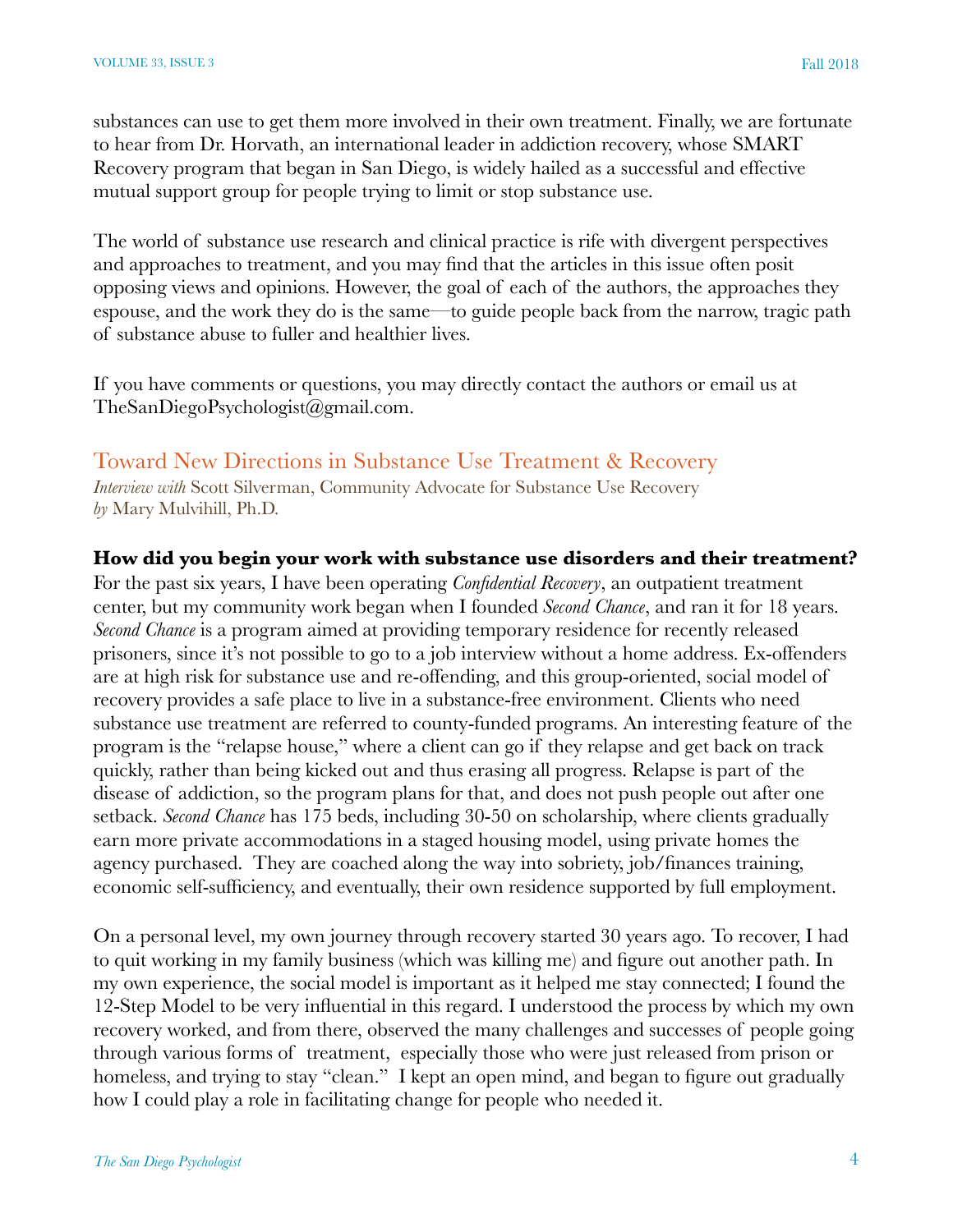#### **What are the three biggest substance use issues in the San Diego community right now?**

As substance use is becoming more prevalent, so is its impact on workplaces, homes, schools and medical settings. Particularly hard hit is the large Native American community in San Diego.

The big three substance use issues impacting San Diego currently are:

- 1. Methamphetamine (meth) use: Local consumption of this highly destructive drug is at a 10-year high.
- 2. Fentanyl from China, often disguised as OxyContin, along with other new synthetic drugs which are extremely dangerous, as we have no idea what is really in them. If effective at inducing a "high," substance users tend to take more, hence putting themselves at high risk for dying from these drugs. Many of the substance-use fatalities are reported by medical examiners or morgues , rather than a medical facility, indicating sudden death. We may lose many more people to synthetic, possibly contaminated, drugs unless we get a grip on this quickly.
- 3. Easier access to cannabis or unused prescription opiates: 264 million prescriptions for opiates were written last year, and many of them cannot be tracked down. With legalization of cannabis, we are seeing more kids overdosing, particularly with edibles. And then, there is the new issue of driving while high, which is hard to measure and control.

#### **From your long experience in the community, what do you see as some of the main challenges facing the substance use treatment industry overall?**

First, we need improved access to treatment, and incentivize going to treatment so that more substance dependent clients seek it. Part of that involves reducing the stigma associated with being an "addict" and needing "addiction treatment."

Second, we need to hold treatment providers and insurers more accountable for the fact that substance use treatment has fairly poor results. Usually the client is blamed for treatment failure; clients are deemed "not ready" or "resistant," "not serious," "un-helpable" and so forth. This is a \$40 billion industry, yet remains one of the few that persists in blaming the client for maladaptive behavior. I think this speaks to the stigma of substance use dependence: "*It is the client's fault*." This is so backward!

Third, there is currently no coordinated continuum of care, which is what most clients need to recover. Services are fragmented, and so poorly connected between the different levels of treatment that clients fall through the cracks. Critical information is lost from one phase to the next. The number of physicians well trained in Addiction Medicine is small, and general practice physicians have a completely different perspective to addiction and its treatment. Psychologists have a behavioral and psychological approach to treatment, which is not well understood by physicians. Professionals who are trying to work together to help the clients do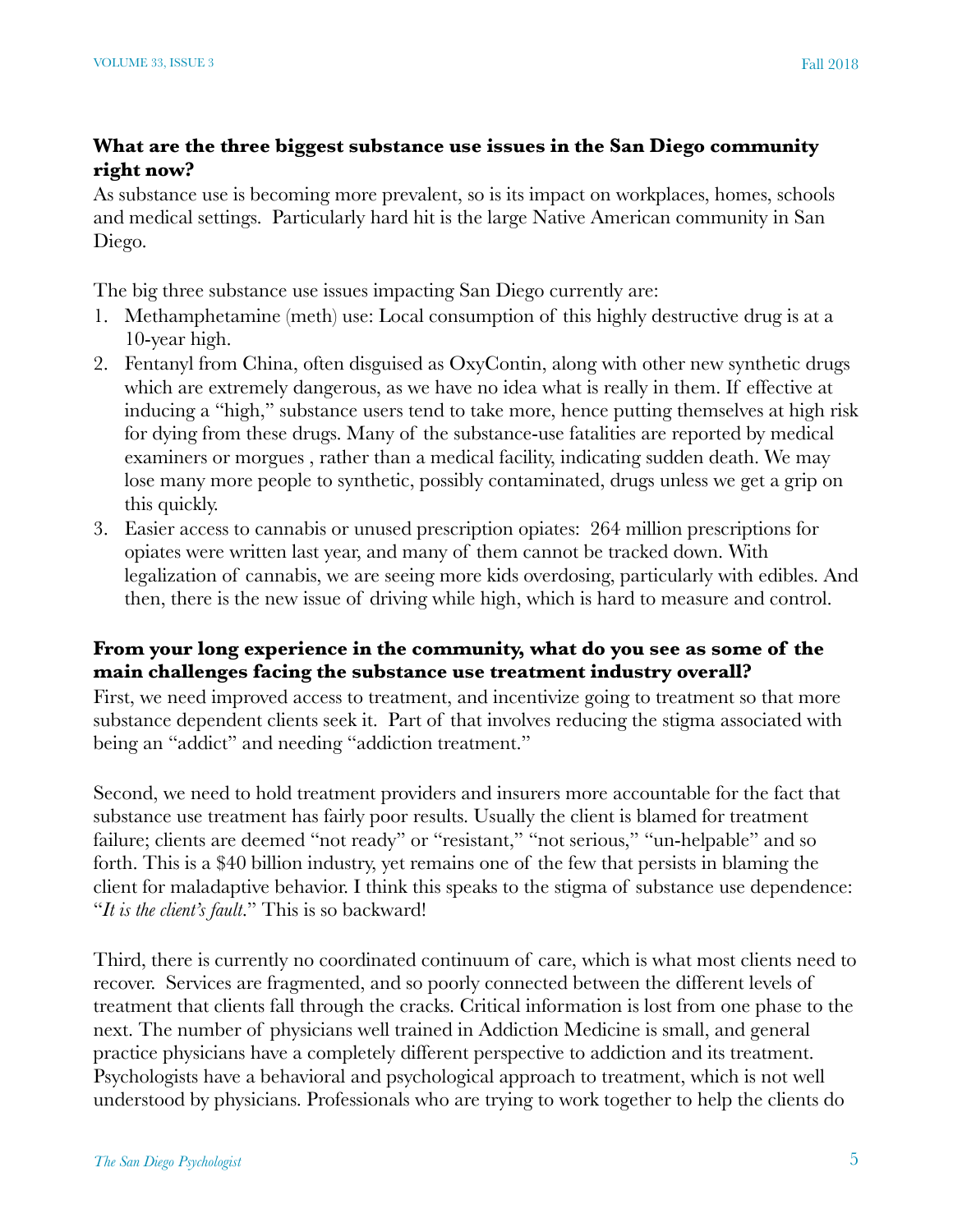not understand each other's perspective, training, or value to the client trying to recovery. This is a mess!

Affluent clients seeking substance use recovery tend to seek out "destination" substance use recovery facilities. After completing those programs, they return to their old environment, cues, friends, and predictably, relapse. This treatment model does not work very well, yet is commonly employed, even widely accepted.

Of note, many professionals in the substance use field are themselves in recovery. Since there are no well accepted "best practices" or definitive standards for good substance use treatment, recovered professionals tend to treat their clients with the same approach they themselves used to "get clean." This may or may not work, since every client in recovery is a bit different. Some professionals have never looked beyond the model they benefitted from; their tool box may contain one or two tools, which limits its effectiveness.

Fourth, coverage and incentives by insurers or social welfare to access treatment need to be improved. Insurance coverage has declined dramatically in the last 3-5 years: In the past, a typical detox over 7-10 days within a 28-day inpatient program, followed by 4-6 weeks of outpatient therapy was the norm, whereas, today coverage is only provided for a typical 3-day detox, 14-day inpatient program, and just 2 weeks of outpatient therapy. The fog of withdrawal may not even clear by the time the client's insurance times out. We do not know how the consensus of a 30-day treatment period was established, but we do know that this schedule does not address the intensity or the chronicity of the client's medical problem;  $95\%$ of substance use clients in such programs will relapse. We would never treat diabetes this way.

#### **What is your opinion of the new medically assisted therapy (MAT) as a new option for improving treatment outcome in substance use treatment? What are the barriers to implementing this approach more widely?**

I think MAT is a much needed step forward, particularly, the use of long acting opioids to treat opiate addiction. Clients in withdrawal cannot cognitively or emotionally engage the way they need to in treatment to fully benefit or attain recovery. Cravings are too distracting.

There are a number of barriers. Most insurance plans only cover a few days of detox, and a recovery program that falls far short of what is needed. This is just a band aid to a deep wound of a problem. Traditionally, Medi-Cal programs have been abstinence-based, so accommodating clients on long acting opioids requires a big shift in their philosophy; despite advances in the research on neuroscience of addiction, programmatic changes can be a long and difficult process. MAT is essentially a harm reduction model, so that's in conflict with abstinence-based programs.

Long-acting opioids such as Methadone and Suboxone are controversial in that they can be abused or illicitly distributed, but recent advances in injectable buprenorphine (an ingredient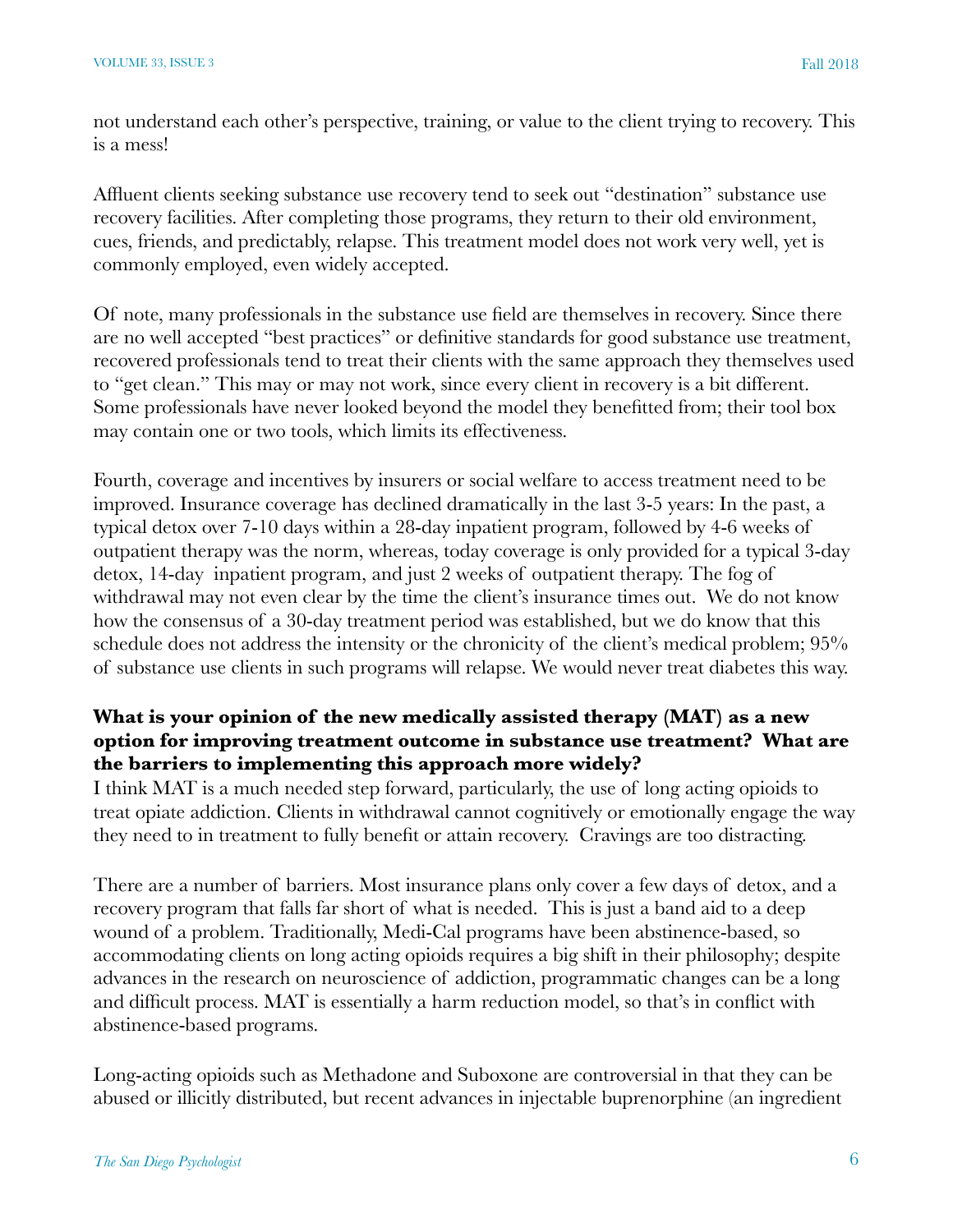in Suboxone) have made these drugs more acceptable. Also controversial is the use of Narcan, a "rescue medication" that some opiate users carry to use along with their drugs as needed. However, even people resuscitated with Narcan from a cardiac arrest, use within hours of their life being saved. Narcan can thus be enabling the maintenance of the drug use.

#### **What do you wish therapists commonly knew about interacting in a helpful way with clients abusing substances?**

First, one size does not fit all in treatment. People are different, substances are different, and circumstances are different. Evaluation and treatment planning has to be done on an individual basis.

Second, the client must be assessed throughout the continuum of care, which may take 3-5 years. It is helpful if the client can keep the same case manager throughout the recovery process: one who can advocate for them, be available across facilities, keep progress notes, and as shifts or dips occur, e.g., when an underlying trauma or mood disorder is uncovered. It is important to keep repeating assessments over time. Developing trust for honest communication may take months, and relapses may set back any progress. Keep at it, to really get to know the client and how best to help them.

Third, think beyond the treatment session as far as what structure and support the client in recovery from substance abuse needs. If a person who has been misusing substances 78 hours a week, 1 hour a week of treatment may not be sufficient to make a difference. What happens between sessions is important, and how that milieu is organized. Otherwise prior habits will return too easily. This brings up the potential benefit of easily accessible online communities for support and resources. This low-cost method might offer enough intensity over enough users to save lives. This is quite an exciting prospect I am working on now.

Remember that the person who comes in tomorrow for treatment, may be a terrific mentor to others in need six months from now. Virtual mutual self-help groups, followed by virtual therapy sessions can eliminate the excuse of not being able to get to an in-person meeting.

#### **What do you wish family members commonly knew in order to help their loved one recover?**

Concerned family members and friends play a key positive role in recovery. The main things for families to remember are:

- Ask for professional help!
- Realize that this is a family disease: Everyone in the family has been impacted by the substance use one way or another, and should consider seeking professional support as well. Treatment programs generally serve the substance user, not the family.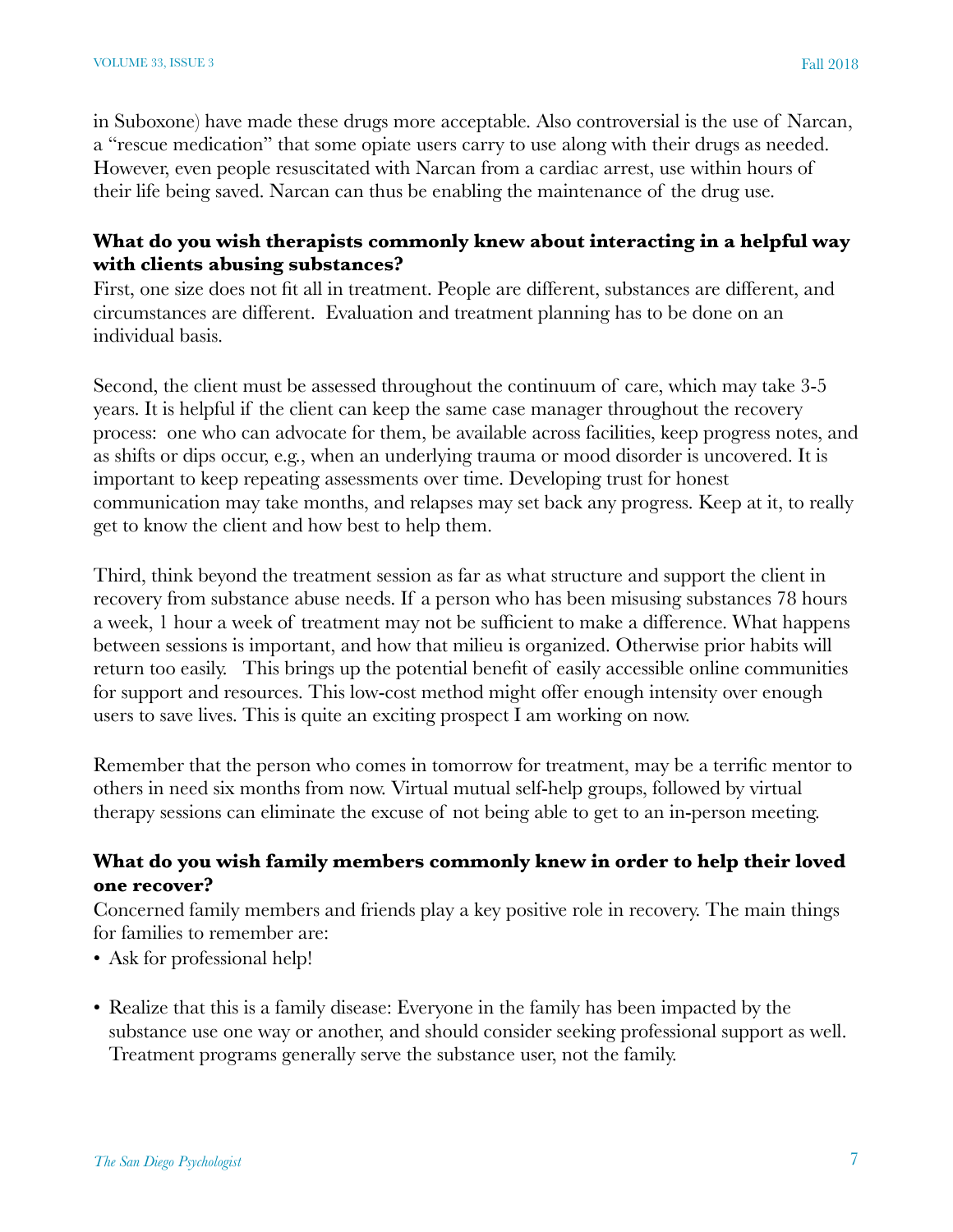• There are gaps in treatment support for your loved one, sometimes huge ones, which must be anticipated and planned for. This makes the role of the family crucial both at the front end and "back end" of treatment participation. When a loved one returns from a treatment program, the family may need to rebuild trust and be familiar with recovery issues. The transition to recovery, for the former user, as well as the family takes time.

#### **In summary, what is needed for successful long term recovery for an individual client seeking to move from substance use to sobriety?**

Five things are most important for attainment of sobriety:

- 1. Reduce stigma for accessing substance use treatment.
- 2. Remember that "one size does not fit all"; The recovery program has to be tailored to fit each client and family, and their needs.
- 3. Create and use the full continuum of care, i.e., detox, residential treatment or sober living, intensive outpatient programs, regular outpatient treatment, mutual self-help groups, and family support.
- 4. The substance use treatment provider community needs to work more collaboratively to facilitate seamless transitions from one phase of treatment to another.
- 5. There is no quick fix. Recovery is a process of learning to be someone different, someone who runs their life completely differently, and this takes time.

#### **What is the San Diego Society of Addiction Professionals (SD-SOAP)?**

After working in the recovery field for so many years, I wanted to take my experience and expertise, and play a positive role in "cleaning up" the substance use recovery community (hence the acronym SOAP!). I observed that providers at different levels of treatment were not communicating with each other, and not cross referring even when appropriate to do so. My goal was to set up this idea of a continuum of care. Since there is no one profession which specializes in addiction treatment, it is by nature multi-disciplinary. The conversation needs to include stakeholders as varied as law enforcement officers, nurses, physicians, therapists, families, and employers so that they learn to trust each other and collaborate in the client's treatment.

Recent statistics show we have approximately 50,000 substance users needing services in our community. We are all affected one way or another by the epidemic of substance use, even when we think we are not. For example, it may be a driver under the influence sharing the road with you. We need to do better!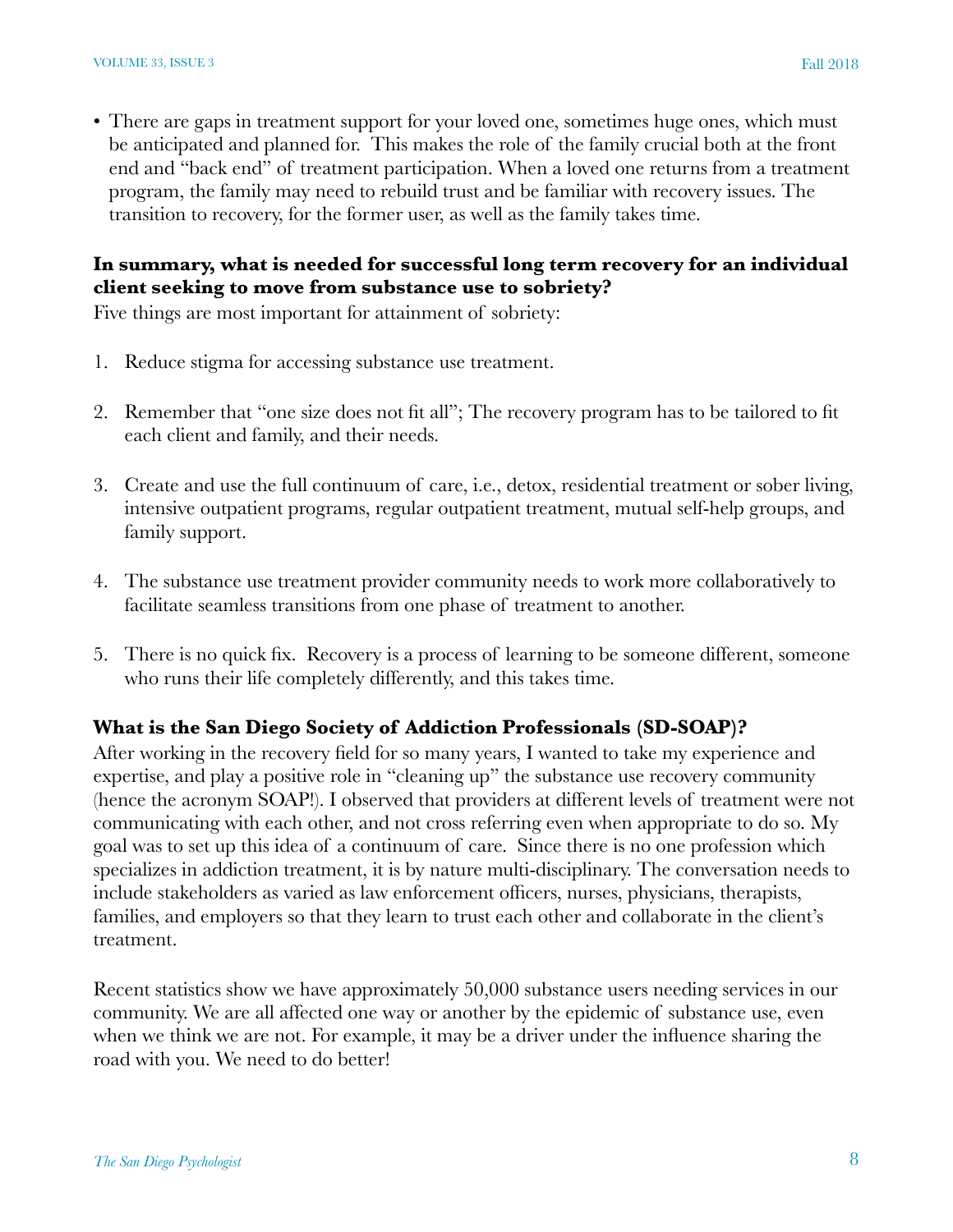#### **Sam Quinones, author of** *Dreamland: The True Tale of America's Opiate Epidemic* **suggests that we, in the U.S., are experiencing a widespread loss of community ties because of the rise of technology, dispersal of the extended family, declining participation in community institutions like organized religion, and economic hardship or general isolation. He posits that this loss of community ties is a critical risk factor for substance use. Do you agree?**

I do see the impact of increasing isolation in society. The outpatient treatment setting of *Confidential Recovery* addresses the needs of professionals with substance use problems who fear losing their jobs or reputation if they take the time off needed to attend residential treatment; this program gives them a new, healing community comprising peers that understand each other and working toward the same goals, and where recovery becomes the lifestyle.

Similarly, at *Second Chance*, there was a significant effort to create an atmosphere of family / community, and it worked! Interpersonal skills and meaningful relationships are built into "family models" of community living, and peers/staff serve as "substitute family." The typical stay here can be 9-12 months, which makes it easy to have a stable support system, and from which they could come and go to work. Family activities, like gardening in a community garden and ordinary chores also help facilitate the feeling of community. This is a rehabilitation model; the brain needs time to rewire, so this approach allows that. However, insurance does not cover the cost of necessary life skills training, and that remains a big challenge.

Despite the recent media attention on substance use and new legislation in support of treatment, providers continue to use outdated models that no longer apply to the current state of substance use. This is partly in response to mandates by insurance companies that are not necessarily based on what is best in terms of ensuring a good outcome for a substance using client. 72,000 people died directly from substance use last year; that translates to 10 deaths every hour or 140 a day. That is a staggering statistic.

We all have to start thinking outside the box to address this crisis, and become part of the solution. Please do your part, whatever it is.

# What Psychologists Need to Know about ∆9-THC in Recreational Cannabis: Deciphering Science from Spin

*by* Susan D. Writer, Ph.D.

Recently, before I began a presentation about the science and clinical implications of today's cannabis, I asked my audience of mental health professionals about their perceptions of recreational cannabis. Some examples of the responses I received included, "I work with a lot of people who say that it helps their migraines, appetite, or insomnia, etc."; "I don't see what the big fuss is about; I mean, we've had medical marijuana for over a decade"; "It's no different from alcohol or cigarettes, so if those are legal, why shouldn't pot be legal too?"; "It's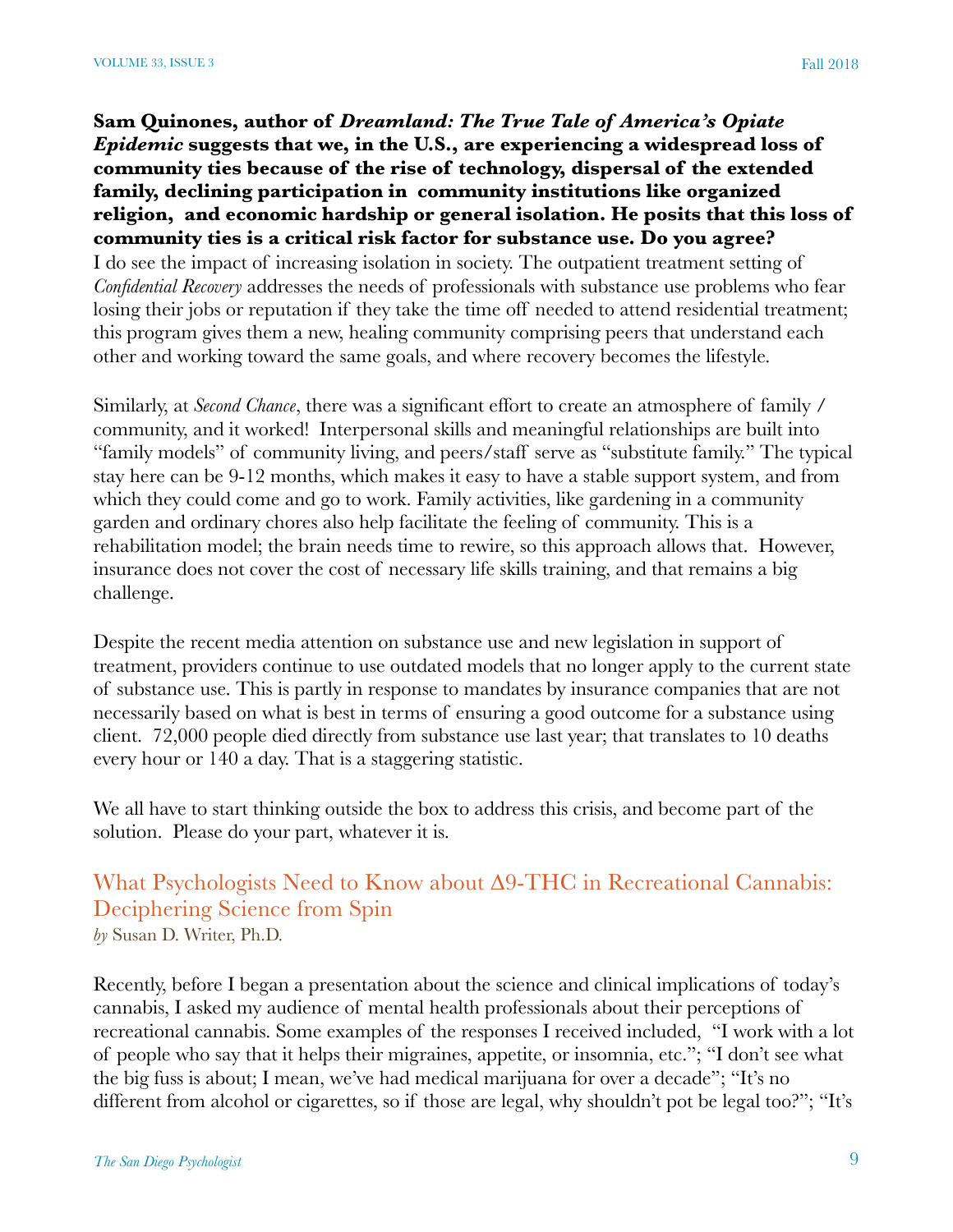natural and organic, so it can't be all that bad for you"; "Marijuana is not as much of a problem as other drugs of abuse because it isn't as addictive or potent"; "I wouldn't want my kids using it, but it's fine for adults who just want to have a good time." In the group of over 100 clinicians, only a few articulated specific concerns: One addiction treatment provider expressed the concern about increased cannabis addiction (across all ages); another psychologist shared concerns about the adverse effects that marijuana has on symptoms such as rebound anxiety and increased flashbacks in people suffering from anxiety disorders or PTSD, which comprise the majority of his practice; another therapist who works at an inpatient psychiatric hospital expressed concern about the increases in cannabis-induced psychosis that they are seeing at the hospital. What was perhaps most interesting is that the no one in the audience delineated between different types of cannabis or different types of cannabinoid compounds and their differential effects.

I have found through my outreach, educational, and advocacy work in the community, and in concert with other clinicians, academicians, law enforcement professionals, advocacy groups, and judges from across the state of California that the group of clinicians from that presentation, albeit not randomly sampled for a research study, is actually a pretty decent representation of the average Californian's views and understanding of cannabis and recreational use. This understanding has informed voting, policy, and behavior in recent years.

Where do we derive our views, beliefs, and opinions about cannabis use? Is our understanding of cannabis rooted in scientific facts, or is it rooted in "facts" that are delivered to us through savvy marketing campaigns, biased consumers, or industry propaganda?

Let's start by focusing on some of the specific "facts" which are often debated on social media, in journalism, "fake news," and across households, as well as some of the aforementioned comments made by colleagues. An internet search on facts about marijuana versus alcohol will yield dozens of hits including images such as the one below:

*Cont. on page 11*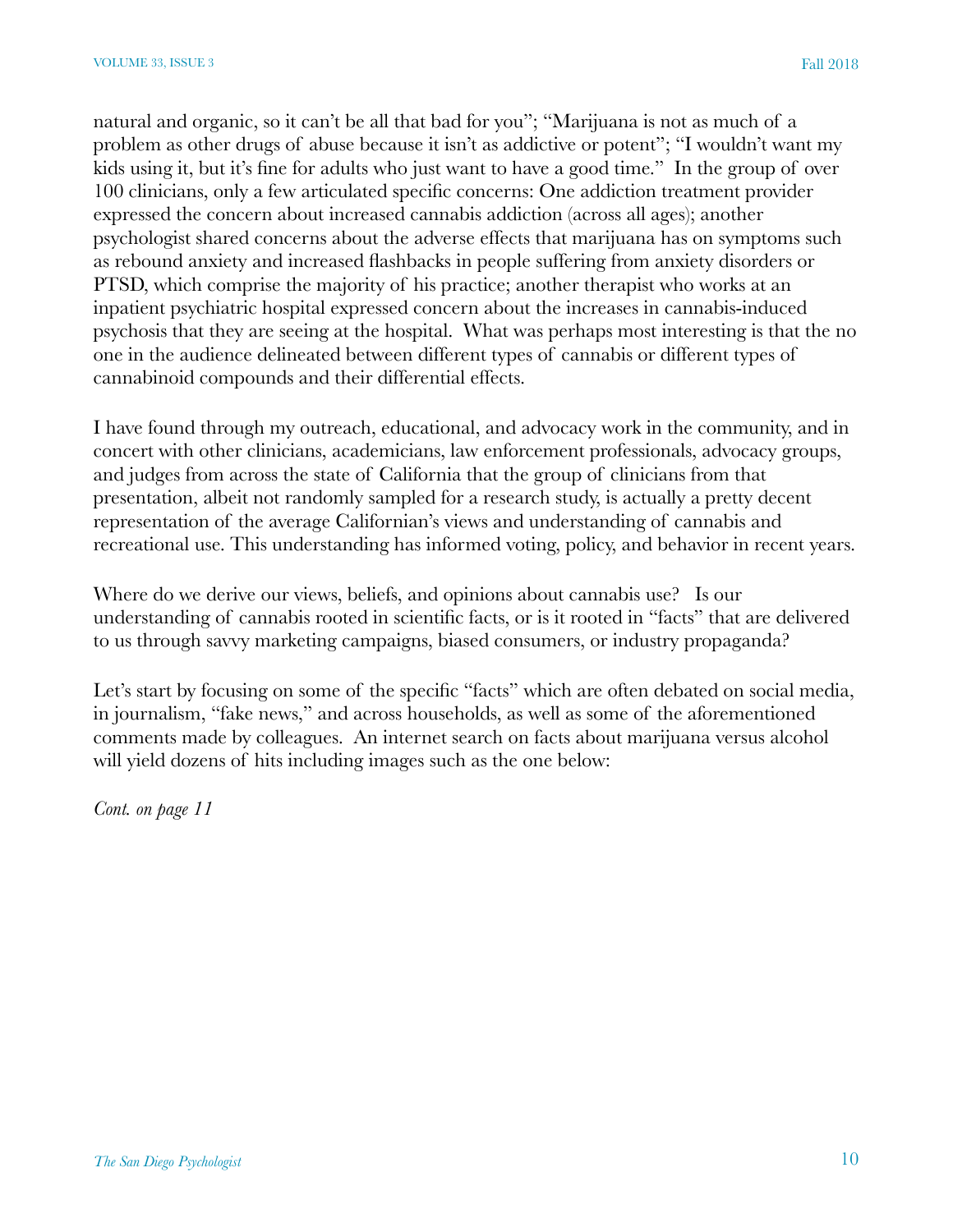| Let's look at the facts:               |                                           |
|----------------------------------------|-------------------------------------------|
| <b>Alcohol</b>                         | <b>Cannabis</b>                           |
| Addictive a Health-Bamaging            | <b>NON-Addictive a Healing</b>            |
| Depressant                             | <b>ANTI-Depressant</b>                    |
| <b>Causes Cancer</b>                   | <b>CURES Cancer</b>                       |
| 1,000,000+Annual Deaths                | ZERO Deaths, EVER!                        |
| Costs (Wastes) BILLIONS                | SAVES BILLIONS! Wastes NOTHING!           |
| <b>Deaths due to Overdose DAILY.</b>   | <b>Overdose is PHYSICALLY IMPOSSIBLE!</b> |
| Destroys brain, liver a other cells    | Protects, grows a repairs cells!          |
| <b>Accidentally flammable</b>          | Intentionally Combustible                 |
| Taxic                                  | Reparative                                |
| <b>Hangover &amp; Pain</b>             | <b>Restful sleep</b>                      |
| Vomiting and Hausea                    | Laughter and 'The Munchies"               |
| <b>Causes Domestic/Public Vielence</b> | <b>Causes DVD rentals/Pizza Orders</b>    |
| Prohibition didn't work in the past    | Prohibition deesn't work today            |
| LEGAL                                  | ILLEGAL                                   |

The websites from which such "facts" are derived will often be well designed and feature testimonials and "science" to support and substantiate their findings. Before addressing these specific claims, it is important to clarify some of the terminology used in reference to marijuana. The industry has moved toward the use of the term "cannabis" instead of "marijuana". This, in part, is to help consumers make the association with active cannabinoid compounds that contribute to marijuana's effects. The flowers, leaves, stems, seeds, and extracts are derived from two plants, *Cannabis sativa* (plant strains with delta-9 tetrahydrocannabinol (∆9-THC) dominance) and *Cannabis indica* (plant strains with cannabidiol (CBD) dominance), which contain over 500 chemicals, and over 80 phytocannabinoids that interact with the human endocannabinoid system. . ∆9-THC and CBD are the most widely researched compounds in the cannabis plant; they have similar effects on the body in some areas and opposing effects in others. ∆9-THC has psychoactive properties that cause the "high" experienced by users that increases with potency (CBD does not have these psychoactive characteristics). The increased availability of and risk of psychoactive effects of ∆9-THC is the primary focus of concern among health care professionals. Ultimately, of all of the cannabinoids, ∆9-THC is the compound most associated with addiction, risk, and negative social, psychological, and/or health.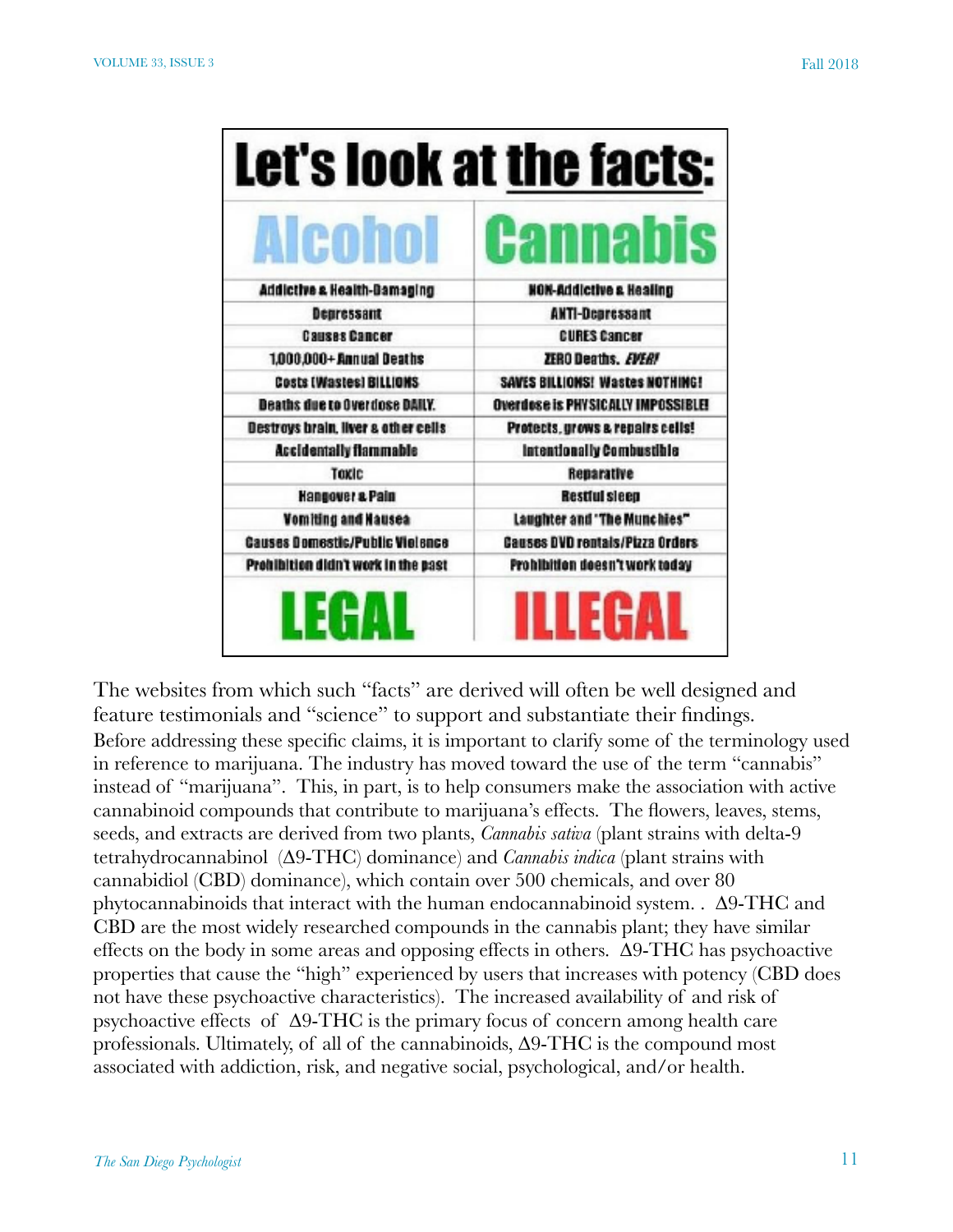There has been a considerable shift in potency of ∆9-THC available to consumers over the last several decades. The amount of bioavailable ∆9-THC grown in *C. sativa* plants has increased from 3-5% in the 1960s and 1970s, to 10-12%  $\Delta$ 9-THC by the late 1990s. This statistic applied to both smoked cannabis and cannabis that is used to make baked goods like cookies and brownies. Today, the average amount of ∆9-THC in smoked products is 18-35% (available at any dispensary for both "medicinal" and recreational use), with ∆9-THC levels up to 90%+ in extracts. These extracts are consumed through vaporizers, injections, free-basing, snorting, used in edible baked goods such as gummy bears, brownies, and cookies, or infused in teas, sodas, and alcohol. Even "CBD products" contain as much as 6-12% ∆9-THC to provide a psychoactive effect in addition to whatever effects are experienced from the CBD alone.

It is these implications and ramifications of higher potency that we need to understand as clinicians, consumers, and competent conveyors of information in our community, especially when it comes to intelligently accessing and using cannabis, addressing myths or half-truths, and making comparisons across situations and circumstances.

With regard to comparative research, current NIDA and NIH-funded research on cannabis is strictly controlled with limitations on the amount of ∆9-THC in both cigarettes and bulk cannabis for use with human subjects. Until 2016, the highest available percentage of ∆9- THC available in cigarettes was  $\leq 8\%$  and the highest available  $\Delta 9\text{-}THC$  in bulk cannabis was <10%. In early 2018, NIDA began to release bulk ∆9-THC at 12-14% levels for the use of research in human subjects. The majority of cannabis research conducted prior to 2012 was with a ∆9-THC level of 5% or less, and research findings up until 2016, could only investigate the effect cannabis with 10% Δ9-THC or less. Hence, when marketing representatives and cannabis industry leaders point to the "evidence" from previous research studies that "proves" that cannabis has no deleterious effects on the brain or body, they are citing research that does not evaluate the ∆9-THC levels of the products that they grow, manufacture, or sell. Indeed, there are NO DATA on the effects of the higher, ∆9-THC potency cannabis (in part, because NIDA and NIH have not deemed the higher potency cannabis to be safe to test on human subjects).

Epidemiological data from the California Hospital Association, and San Diego Department of Emergency Management, and San Diego County Health and Human Services Agency's Medical Examiners' Office reveal that there has been an increase of 830% in ∆9-THC cannabis-related emergency department admissions in San Diego County between 2006 and 2014 (from 1,108 to 10,302 admissions). In 2016, the San Diego Medical Examiners' Office reported 462 deaths related to ∆9-THC cannabis. Individuals seek emergency medical attention for cannabis hyperemesis syndrome and cyclical vomiting syndrome (also called scromiting), chest pain, acute cannabis-induced psychosis, panic attacks, tachycardia, respiratory failure, and stroke-like symptoms. Cannabis and cannabis-drug interactions have also been implicated in motor vehicle accidents, suicides, and homicides. These data do not include those seeking treatment for cannabis withdrawal or cannabis addiction.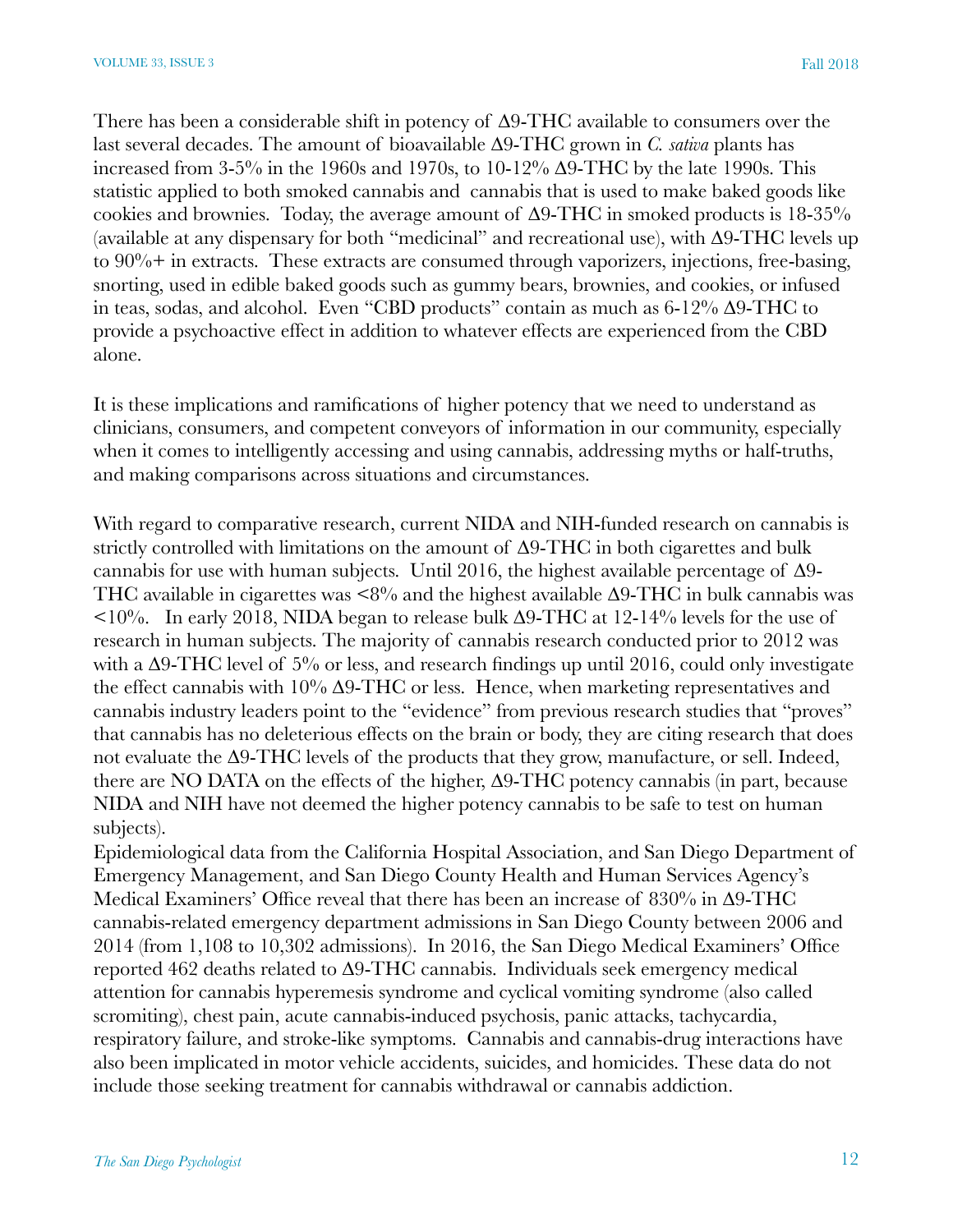Referring back to the "fact sheet" in the figure above, it is important to look at the history of two high profile substances that have run the course from panacea to highly problematic. (1) Tobacco cigarettes were initially marketed using physician 'recommendations' and testimonials from consumers. Today, the dangerous effects of cigarette smoke are unequivocal. It took 50 years and over 7,000 scientific publications before the Surgeon General put warning labels on tobacco products. (2) When opiates were first introduced into the medical marketplace, they were touted as 'miracle drugs' that had little potential for addiction and a low threshold for problematic use or negative consequences; today we have an Opiate Epidemic because of our willingness to blindly trust what an industry was telling us over what our objective eyes were seeing. When individuals began dying from prescription opiate overdoses, those deaths were often as attributed to "respiratory failure" or "heart attack" without any mention of the medication or substance that the deceased had taken The medical community and the public simply did not believe that the average individual could die from prescription opiates and therefore, there was no further inquiry or investigation into cause. The (false) assumption was that an individual who died and happened to have opiates in their system, must have had some underlying health condition which made them vulnerable. Deaths related to prescription opiates continued to be under-reported or unreported for years, not because of an industry cover-up, but because of ignorance and an assumption of "lack of harm."

| Propaganda versus Science                                                                                                                                                                                                                                                                                                                                                                              |                                                                                                                                                                                                                                                                                                                                                                                                                                                                                                                                      |  |
|--------------------------------------------------------------------------------------------------------------------------------------------------------------------------------------------------------------------------------------------------------------------------------------------------------------------------------------------------------------------------------------------------------|--------------------------------------------------------------------------------------------------------------------------------------------------------------------------------------------------------------------------------------------------------------------------------------------------------------------------------------------------------------------------------------------------------------------------------------------------------------------------------------------------------------------------------------|--|
| <b>Alcohol</b>                                                                                                                                                                                                                                                                                                                                                                                         | <b>Cannabis</b>                                                                                                                                                                                                                                                                                                                                                                                                                                                                                                                      |  |
| <b>Propaganda:</b> Addictive & Health-<br>Damaging<br><b>Science:</b> Alcohol <i>can be</i> addictive and health-<br>damaging but not all individuals who consume<br>alcohol will become addicted and not all<br>consumption will cause negative health<br>outcomes. There are mixed findings<br>surrounding the possible benefits to consuming<br>small, regular amounts of some types of<br>alcohol. | <b>Propaganda:</b> Non-Addictive & Healing<br>Science: Δ-9 THC has psychoactive effects<br>which can be addictive. There is evidence that<br>many different types of cannabinoids can have<br>health benefits and many studies are being<br>conducted to research specific cannabinoid-<br>related health outcomes. To date, three<br>different forms of cannabinoid-based products<br>are FDA approved for medical use: Epidiolex,<br>Marinol, and Syndros, as well as Cesamet<br>which has a chemical structure similar to<br>THC. |  |
| <b>Propaganda:</b> Depressant<br><b>Science:</b> Depressant                                                                                                                                                                                                                                                                                                                                            | <b>Propaganda:</b> Anti-Depressant<br><b>Science:</b> Hallucinogen. Some cannabinoids<br>are also classified as: Anxiolytic, Anti-<br>Inflammatory, or Antiemetic.                                                                                                                                                                                                                                                                                                                                                                   |  |

There is a sense of déjà vu when it comes to our recent attitude toward cannabis. Can history teach us to be more vigilant? Let's revisit our chart with some evidence-based edits: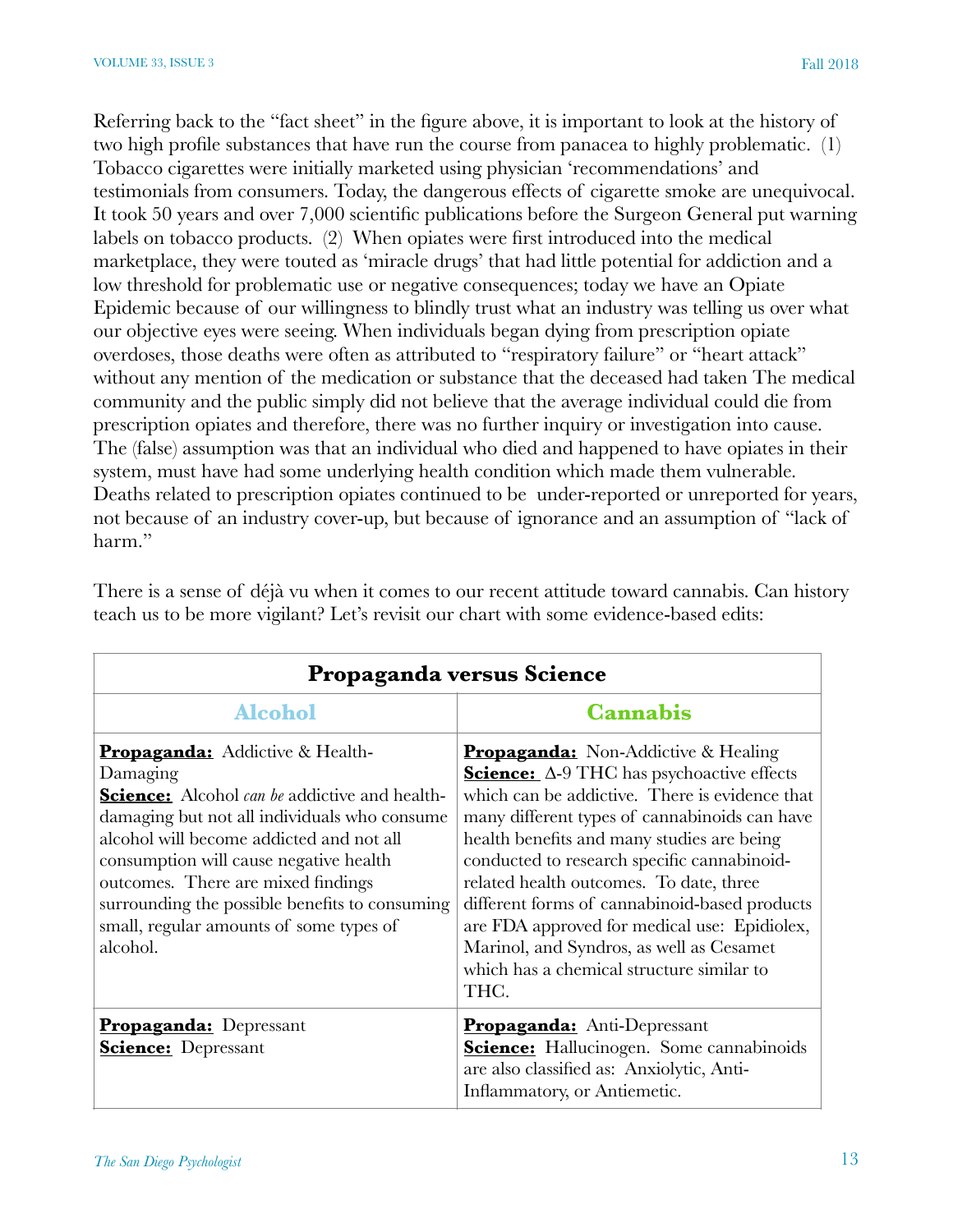| <b>Propaganda:</b> Causes cancer<br><b>Science:</b> Can cause cancer (specifically to<br>the liver)                                                                                                                                                                                                                                                        | <b>Propaganda:</b> Cures cancer<br><b>Science:</b> Limited research currently. Studies<br>underway to examine the possible effects of<br>CBD on preventing cancer growth and the<br>effects of $\Delta$ -9 THC and other cannabinoids<br>on slowing cancer growth.                                                                                                                                                                                                               |
|------------------------------------------------------------------------------------------------------------------------------------------------------------------------------------------------------------------------------------------------------------------------------------------------------------------------------------------------------------|----------------------------------------------------------------------------------------------------------------------------------------------------------------------------------------------------------------------------------------------------------------------------------------------------------------------------------------------------------------------------------------------------------------------------------------------------------------------------------|
| <b>Propaganda:</b> $1,000,000 +$ Annual Deaths<br><b><u>Science:</u></b> $1,000,000 +$ Annual Deaths                                                                                                                                                                                                                                                       | <b>Propaganda:</b> Zero deaths. Ever!<br><b>Science:</b> In San Diego County (and others<br>where cannabis is legal for recreational use),<br>just beginning to collect data about cannabis'<br>role in causing death. Statistics available only<br>on a county-by-county basis.                                                                                                                                                                                                 |
| <b>Propaganda:</b> Costs (Wastes) billions<br><b>Science:</b> Raises billions in tax revenue but<br>costs billions more in health care costs,<br>property damage, regulation (e.g., ABC, ATF,<br>etc.), enforcement (e.g., law enforcement for<br>DUI, underage drinking, etc.) and associated<br>legal costs, and social costs (vocational,<br>familial). | <b>Propaganda:</b> Saves billions! Wastes nothing!<br><b>Science:</b> Will likely raise billions in tax<br>revenue but will likely costs billions more in<br>regulation, enforcement (e.g., law enforcement<br>for DUI, underage use, etc.), property damage,<br>and associated legal costs, already costs<br>millions in health care costs and social costs<br>(vocational, familial).                                                                                          |
| <b>Propaganda:</b> Deaths due to overdose daily<br><b>Science:</b> Deaths Due to Alcohol Poisoning<br>and Alcohol-Related Injury/Medical<br><b>Condition Daily</b>                                                                                                                                                                                         | <b>Propaganda:</b> Overdose is physically<br>impossible!<br><b>Science:</b> Cannabis-poisoning physically<br>possible and death due to cannabis poisoning<br>recorded as well as deaths due to cannabis-<br>related injury/medical condition. National<br>statistics currently unavailable.                                                                                                                                                                                      |
| <b>Propaganda:</b> Destroys brain, liver, & other<br>cells<br><b>Science:</b> Continuous or regular exposure<br>over time can cause damage to brain, liver,<br>and other cells. Fetal exposure to alcohol can<br>cause lifelong brain damage and psychological<br>effects.                                                                                 | <b>Propaganda:</b> Protects, grows, & repairs<br>cells!<br><b>Science:</b> Continuous or regular exposure<br>over time can cause damage to the brain with<br>associated memory, intelligence, motor-<br>coordination, and negative mood implications.<br>Fetal exposure to cannabis can cause brain<br>damage, stillbirth, and neonatal complications.<br>Some cannabinoids may help to protect, grow,<br>and/or repair cells $-$ research is currently<br>ongoing in this area. |
| <b>Propaganda:</b> Accidentally flammable<br><b>Science:</b> Accidentally flammable                                                                                                                                                                                                                                                                        | <b>Propaganda:</b> Intentionally combustible<br><b>Science:</b> Intentionally combustible (why is<br>this good?)                                                                                                                                                                                                                                                                                                                                                                 |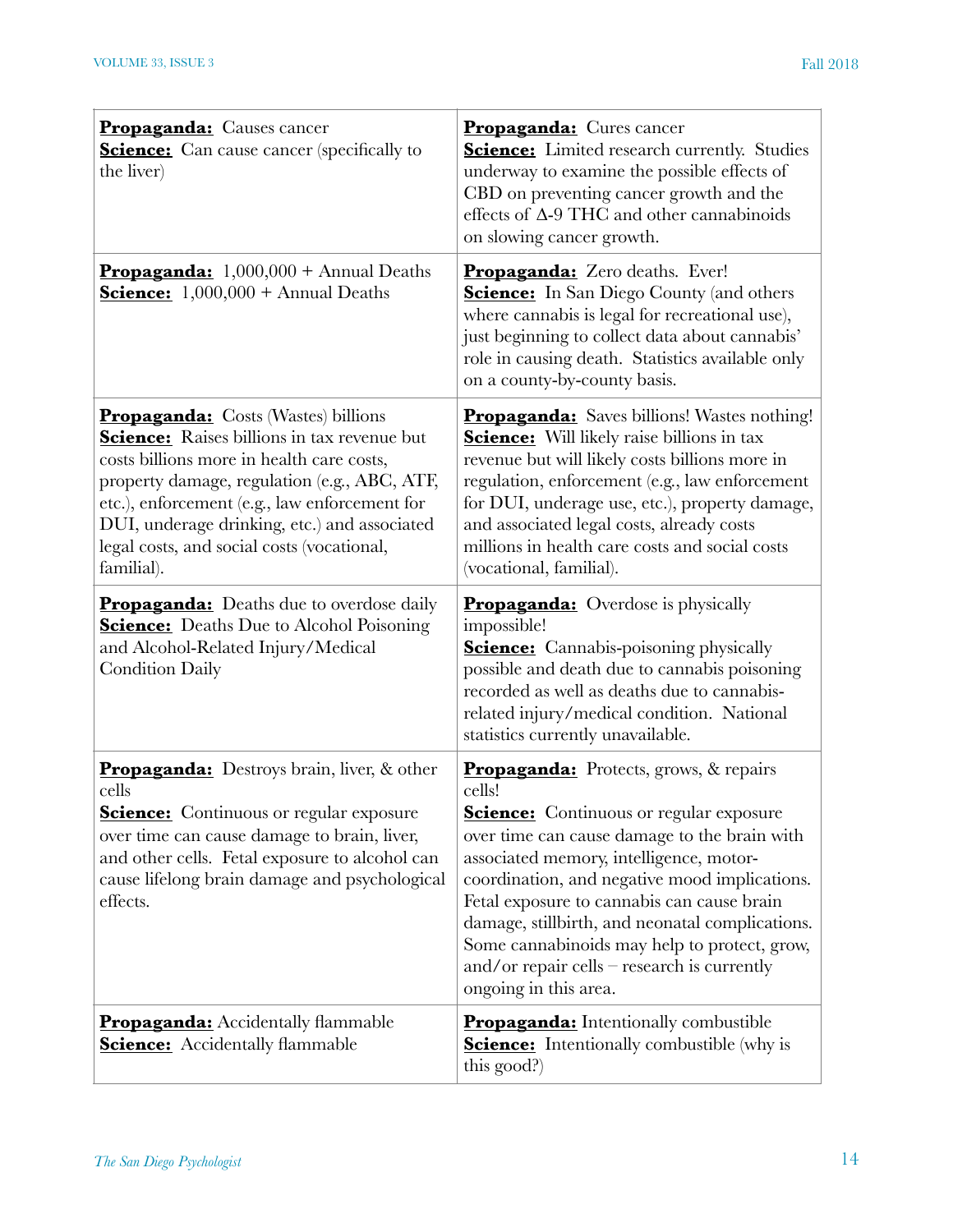| <b>Propaganda:</b> Toxic<br><b>Science:</b> Toxic and can be used to sterilize/<br>clean.                                                                                                                                                                                                           | Propaganda: Reparative<br>Science: Δ-9 THC can be toxic. The<br>reparative possibilities of $\Delta$ -9 THC and other<br>cannabinoids currently under investigation.                                                                                                                                                                                                    |
|-----------------------------------------------------------------------------------------------------------------------------------------------------------------------------------------------------------------------------------------------------------------------------------------------------|-------------------------------------------------------------------------------------------------------------------------------------------------------------------------------------------------------------------------------------------------------------------------------------------------------------------------------------------------------------------------|
| <b>Propaganda:</b> Hangover & pain<br><b>Science:</b> Possible hangover and/or pain after<br>use if dehydration occurs                                                                                                                                                                              | Propaganda: Restful Sleep<br><b>Science:</b> Some cannabinoids have been<br>shown to help with initial insomnia. Research<br>indicates that individuals may develop<br>tolerance to anti-insomnia effects.                                                                                                                                                              |
| <b>Propaganda:</b> Vomiting & nausea<br><b>Science:</b> Vomiting and nausea possible when<br>intoxicated or experiencing alcohol poisoning                                                                                                                                                          | Propaganda: Laughter & "The Munchies"<br><b>Science:</b> Cannabinoids shown to improve<br>appetite and are FDA approved for this<br>purpose. Some individuals experience<br>euphoric state when using $\Delta$ -9 THC; but $\Delta$ -9<br>THC intoxication and/or poisoning can also<br>cause psychosis with paranoia or cyclical<br>vomiting syndrome (scromiting)     |
| <b>Propaganda:</b> Causes Domestic/Public<br>violence<br><b>Science:</b> Intoxication may cause euphoria,<br>emotional numbing, or exuberance.<br>Intoxication may also cause sadness,<br>depression, or aggression which can lead to<br>relationship, sexual, or physical violence or<br>self-harm | <b>Propaganda:</b> Causes DVD Rentals/Pizza<br>Orders<br><b>Science:</b> Intoxication can cause euphoria,<br>decreased anxiety, or calmness. Intoxication<br>may also cause panic, paranoia, psychosis, or<br>agitation. For those who experience anxiolytic<br>effects during inebriation, they often<br>experience rebound anxiety once the effects<br>have worn off. |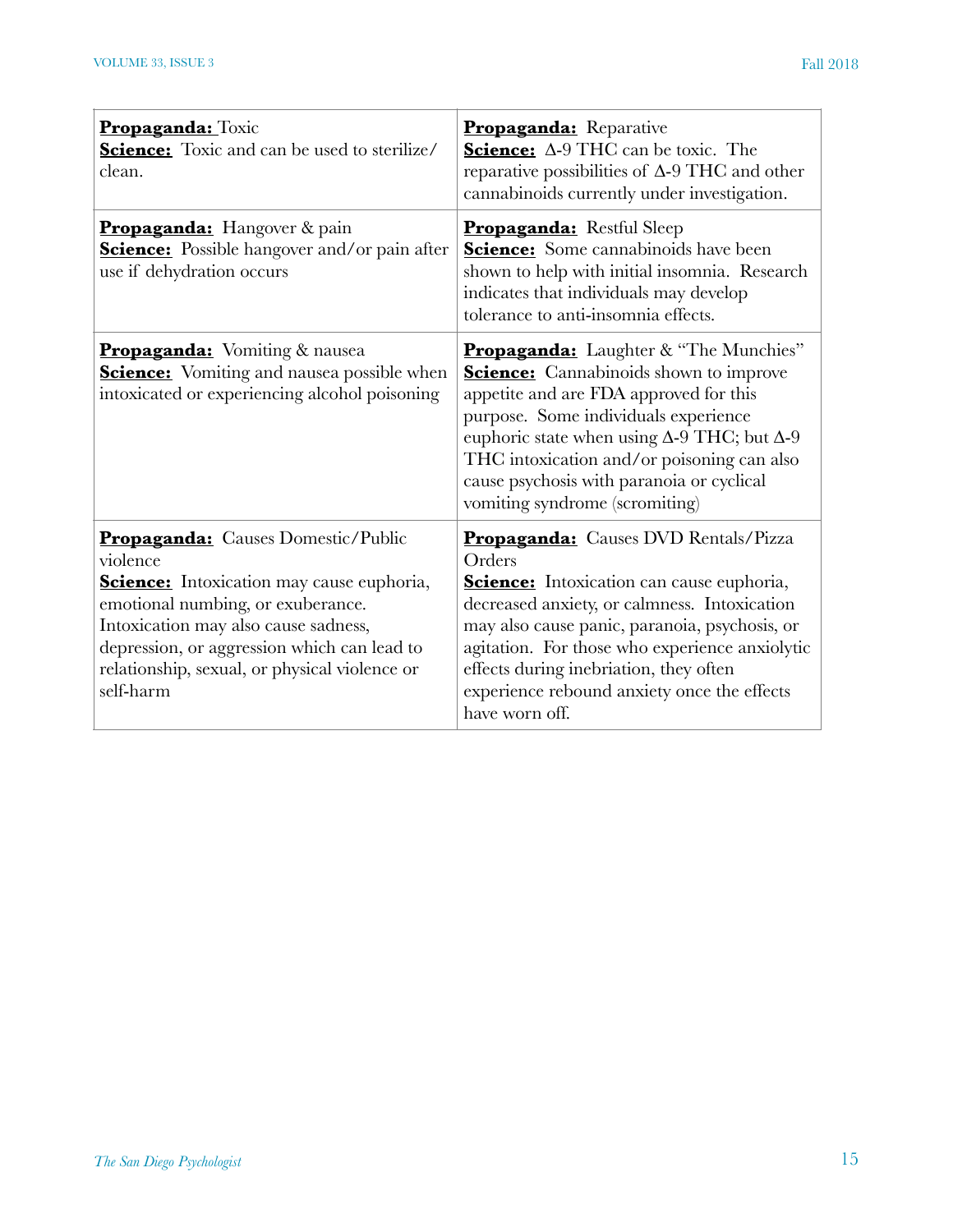| <b>Propaganda:</b> Legal                            | Propaganda: Finally Legal in California!         |
|-----------------------------------------------------|--------------------------------------------------|
| <b>California Law:</b> Legal for use in individuals | <b>California Law:</b> Legal for use in CA       |
| over the age of 21. Social Hosting Laws apply.      | Residents over the age of 21. Illegal Federally. |
| .08 BAC considered DUI in adults, zero              | Social Hosting Laws apply. Currently an          |
| tolerance in those under the age of 21. Open        | "impairment-based" protocol, if the officer      |
| container laws, public intoxication laws, and       | can demonstrate impairment in someone at         |
| ramifications for service industry if they allow    | any age, the person can receive a DUI and all    |
| an individual known to be intoxicated to drive.     | current DMV DUI laws apply. Public               |
| FDA regulated, and alcohol by volume must           | intoxication laws. Not-FDA regulated, so no      |
| be labeled on all containers for retail sale.       | quality assurance or control over dosing or      |
| Most workplaces have policies and procedures        | labeling. Many workplaces have zero              |
| about working while intoxicated on alcohol,         | tolerance drug policies and procedures which     |
| and may terminate an employee for alcohol           | include cannabis, and may terminate an           |
| intoxication on the job. Employees may be           | employee for intoxication on the job or failing  |
| subject to pre-employment health                    | a random drug screen. Employees may be           |
| examinations or random UA screens to                | subject to pre-employment health                 |
| determine eligibility for work.                     | examinations to determine eligibility for work.  |
|                                                     | Cannabis may not be consumed in any fashion      |
|                                                     | in HUD Housing or Veterans Housing, doing        |
|                                                     | so may cause eviction and make the person        |
|                                                     | ineligible for future housing. Smoked cannabis   |
|                                                     | subject to all laws regulating cigarette         |
|                                                     | smoking/vaping (e.g., not in public buildings,   |
|                                                     | in school zones, smoke-free housing/offices,     |
|                                                     | restaurants, etc.).                              |

In conclusion, today's cannabis isn't your grandmothers' marijuana! Cannabis products that are available in the marketplace at dispensaries are far more potent than before and individuals who are using these products are often unaware of what they are purchasing or consuming. The purpose of this article is to give the reader a glimpse of some of the issues that we see in the areas of prevention, intervention, and treatment with cannabis, and what emergency medical providers are experiencing daily in their emergency rooms. Please join us at the SDPA Fall Conference to learn more about the biochemical composition of cannabis and to examine specific clinical ramifications of cannabis intake so that we can competently assess, evaluate, diagnose, and treat, in the context of widespread recreational cannabis use post-legalization in California.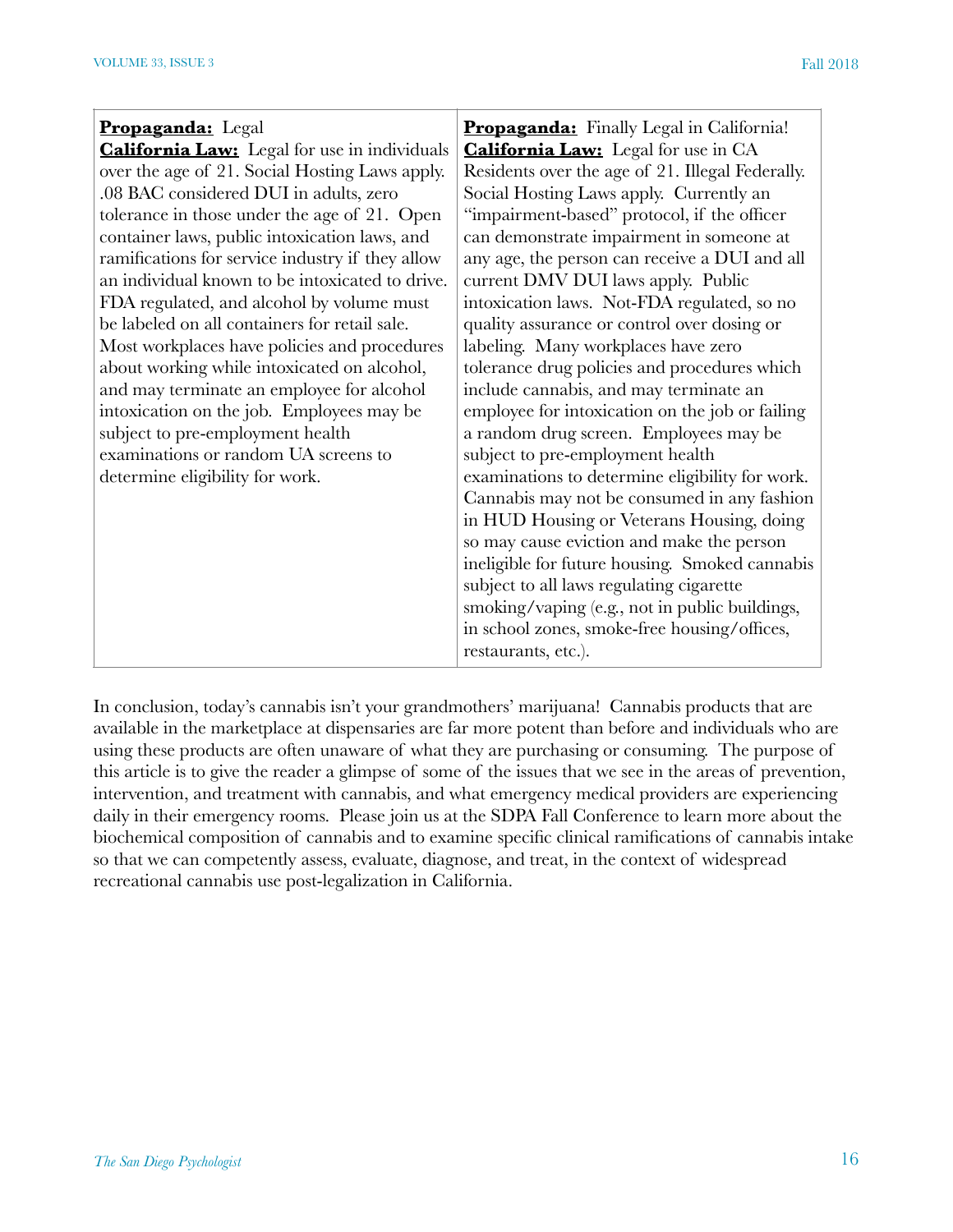# The Shadow Epidemic: Why Long-Term Benzodiazepines Cause More Harm than Good

*by* Shawn Barnes, M.D.

#### WHAT IF I OFFERED YOU A PILL?

What if I offered you a pill that lowered your risk of Alzheimer's disease, hip fractures, car accidents, and lung infections? What if this same pill was likely to improve the quality and restfulness of your sleep, increase your daytime energy level, and improve your mood and cognition? No such magical pill exists; however, each of the benefits listed above can be facilitated by *getting off* benzodiazepines. You may wonder why I am writing about benzodiazepines for readers who do not prescribe or manage medications, i.e., psychologists, social workers, and marriage and family therapists. Psychotherapists, given the frequency with which they see patients, are often in a position to most clearly see how benzodiazepines are affecting a patient's cognitive or emotional functioning. They may also play a vital role in supporting any patient who makes the decision to get off their benzodiazepine under the close guidance of their physician.

#### INTRODUCTION

The most commonly used benzodiazepine medications are Xanax, Klonopin, Ativan, Valium, and Restoril. Most patients I encounter have not gone out seeking benzodiazepines, nor are taking them illicitly. In the most likely scenario, the patient was having a difficult month and saw her psychiatrist or primary care doctor, who prescribed Xanax for sleep or anxiety. Five years later, she is still taking Xanax regularly, and is now suffering from cognitive problems, low energy, low mood, or worsening sleep. To my query about what her doctor told her about the risks of Xanax, she says "Only that it can be addictive." It falls on me now, to have the difficult discussion about the many risks of long-term benzodiazepines, the likelihood that the benzodiazepines *are worsening* her symptoms, and the complicated process of coming off them.

#### **HISTORY**

Before benzodiazepines, we used medications such as Thalidomide, barbiturates, and opium for sleep or anxiety. When benzodiazepines were introduced in the 1960s, they were heralded as a safe and effective alternative, quickly becoming the most prescribed class of medications in the U.S. in the 1970s (Lopez-Munoz *et al.*, 2011). We may look back and roll our eyes at some of the silly and anachronistic indications for benzodiazepines in the 1970s (See Figure 1, for example). However, I would argue that this type of irresponsible advertising set the stage for why benzodiazepines continue to be casually prescribed today for the "treatment" of normal, nonpathological experiences of the human condition. Unfortunately, benzodiazepines have very real, pathological risks.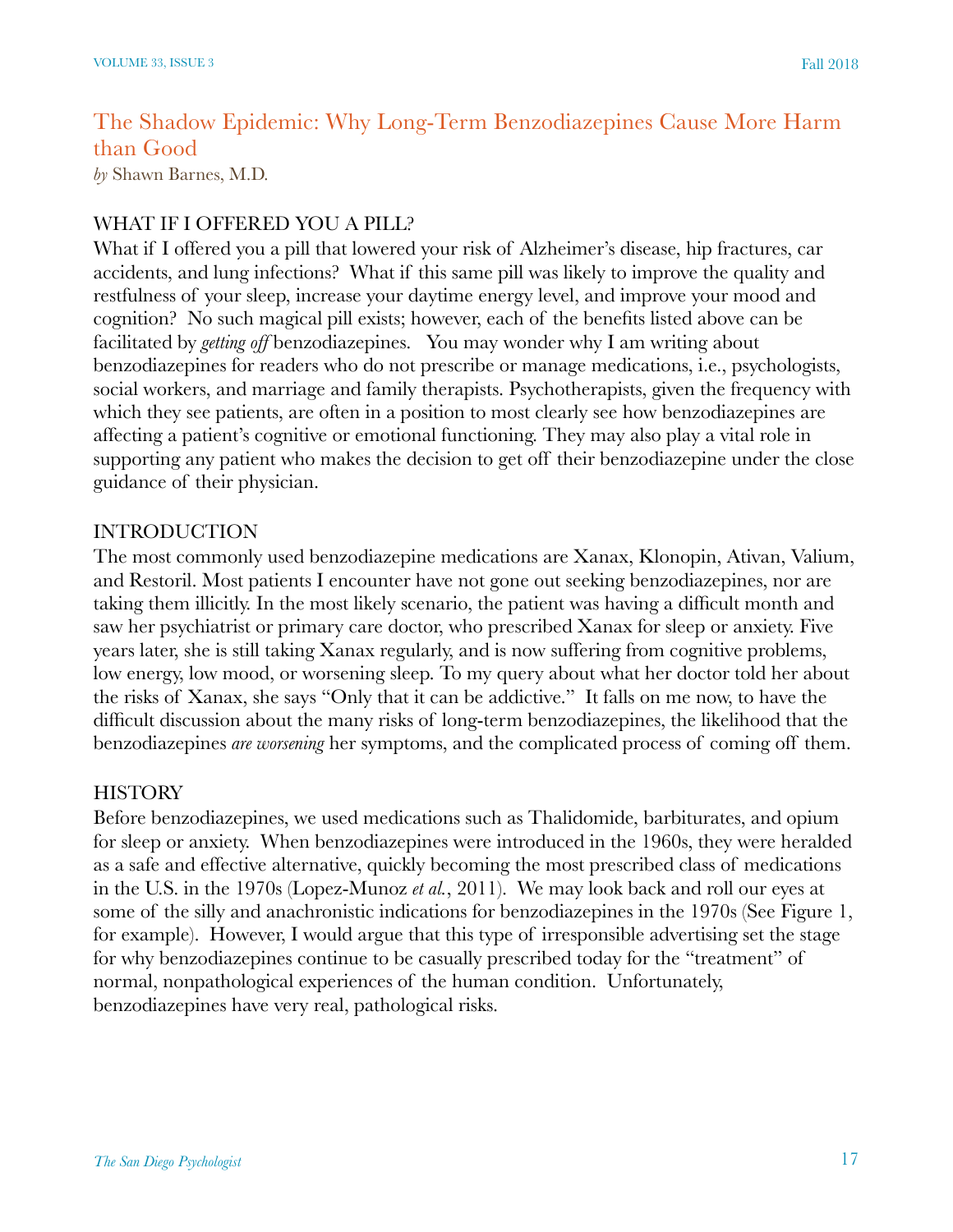

*Figure 1: Valium Ad from the 1970s* 

#### THE SHADOW EPIDEMIC

The problems of addiction and overdose from benzodiazepines are well known. The next time you read about a celebrity opioid overdose death, look for a toxicology report. Odds are that he or she was on a benzodiazepine, as in the case of Michael Jackson, Heath Ledger, Prince, Whitney Houston, Tom Petty, etc. Last year, there were over 10,000 overdose deaths involving benzodiazepines (National Institute on Drug Abuse, 2018), yet doctors continue to prescribe them with ever more frequency. Since the mid-1990s, benzodiazepine overdose deaths have increased by about 400%. During that same time, doctors have written 67% more benzodiazepine prescriptions and the strength (in milligrams) of those prescriptions has risen 300% (Bachuber *et al.,* 2016. See Figure 2). The Opioid Epidemic is rightly getting a lot of press and policy attention, but benzodiazepine use is the shadow epidemic. Addiction and overdose are widely acknowledged risks of benzodiazepines, but there are lesser-known, and potentially more serious problems with these medications.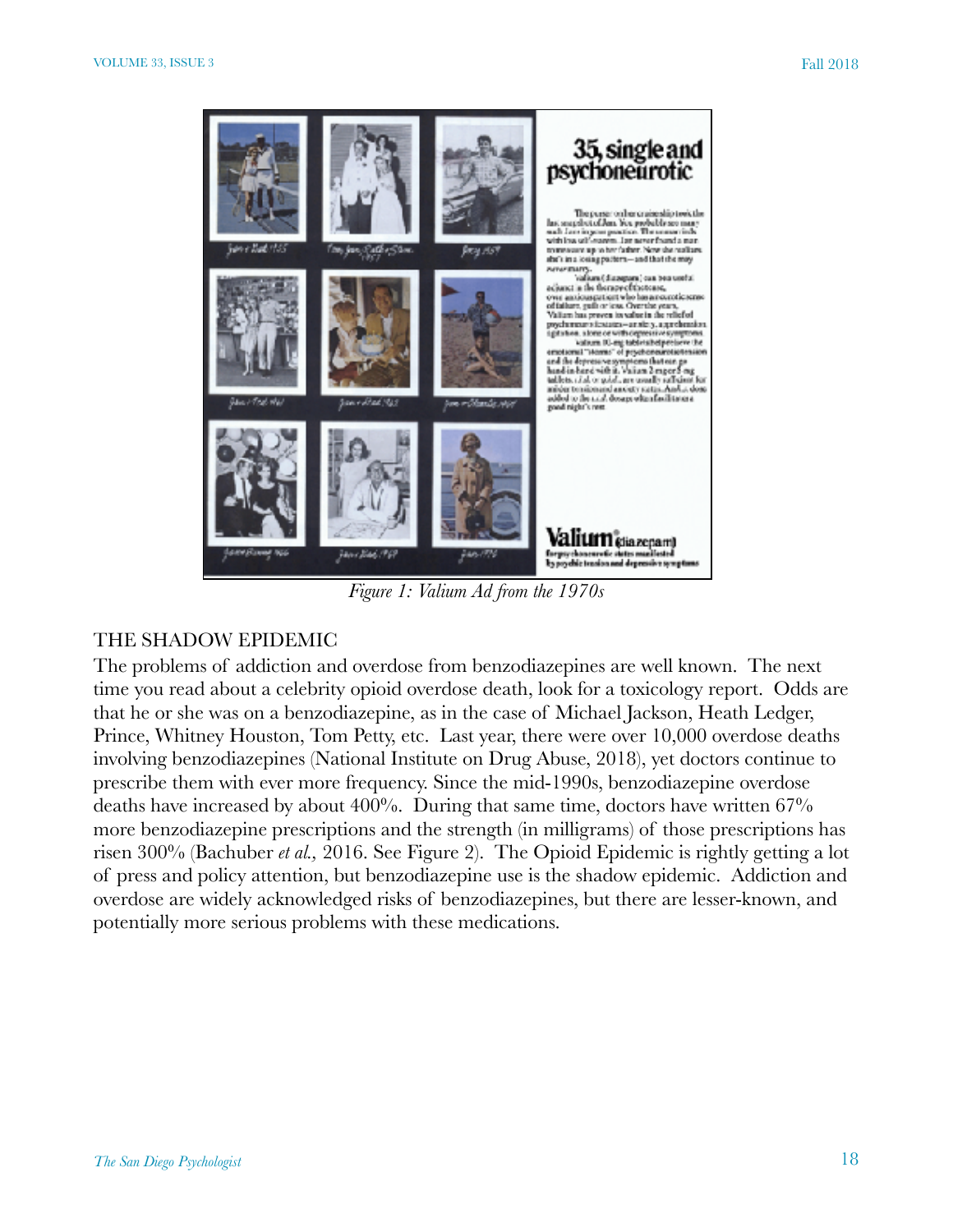

*Figure 2: Increasing Benzodiazepine Prescriptions and Overdose Mortality in the U.S., 1996-2013 (modified from Kaufmann, et al 2018)* 

#### DEMENTIA

In my clinical experience, some benzodiazepine risks resonate with patients more than others. Patients tend to be less concerned with the prospect of addiction/overdose, because it feels remote and more likely to happen to "someone else." It's a shame that addiction/overdose is usually the only risk that doctors discuss with patients, as it tends to give the impression that benzodiazepines are safe, as long as you don't abuse them. However, in the past decade, mounting evidence indicates that benzodiazepines may increase the risk of Alzheimer's dementia by 30-80%, depending on dose and length of time exposed (Islam *et al.,* 2016). As we will discuss below, benzodiazepines decrease time in deep-stage sleep. Beta amyloid (the substance that accumulates in neurons and leads to Alzheimer's) is thought to be cleared from neurons during deep stage sleep (Buscemi *et al.,* 2007). Therefore, one proposed mechanism for the benzodiazepine-Alzheimer's connection is the accumulation of beta amyloid in neurons by inhibition of deep stage sleep. Of the many risks of benzodiazepines, I find the association with Alzheimer's disease resonates most with patients. Unfortunately, this risk is seldom mentioned when the prescription is initially offered.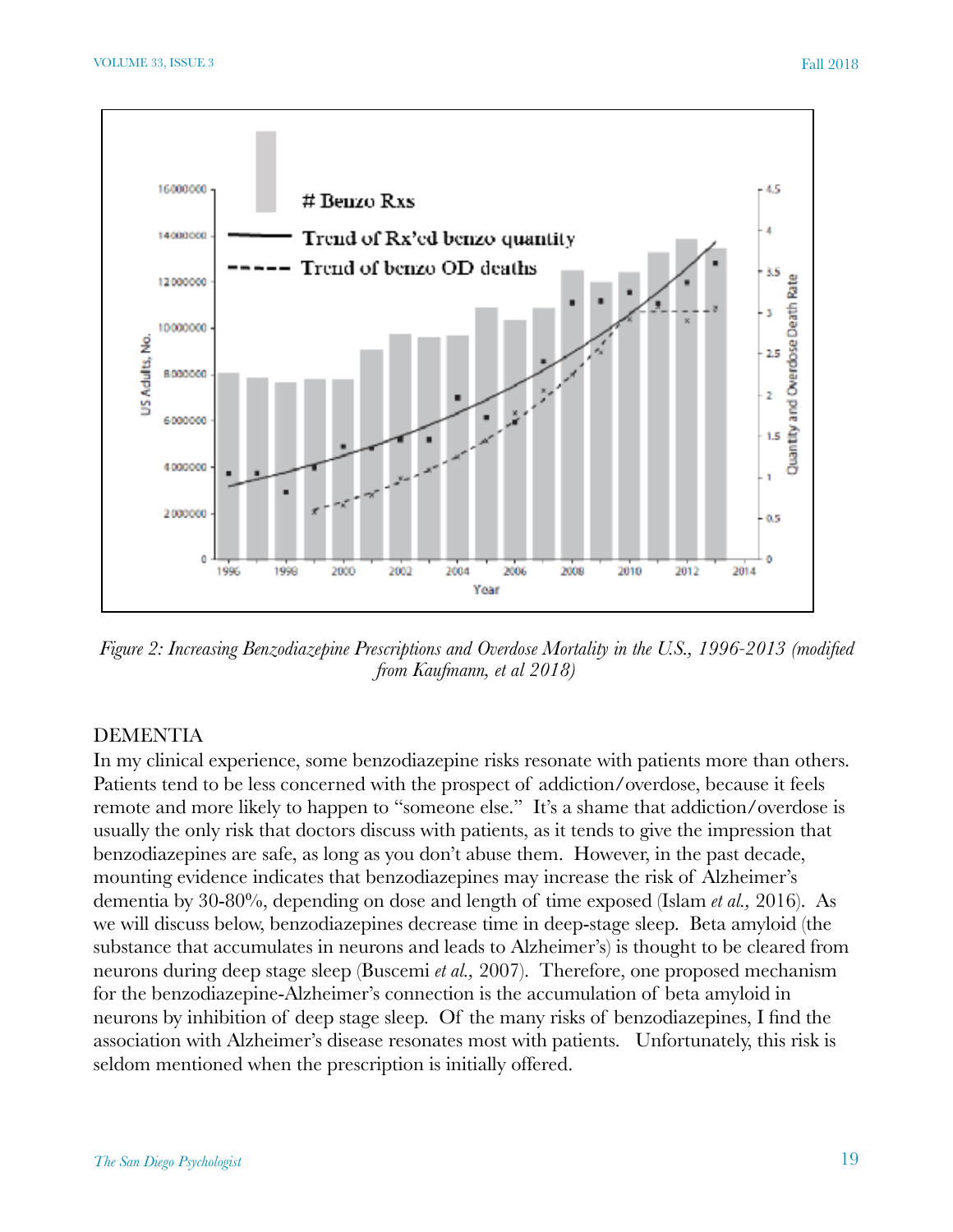#### WORSENING SLEEP

Benzodiazepines are powerful sedatives, but tend to worsen overall sleep quality over time. EEG studies have demonstrated that benzodiazepines decrease deep-stage/slow-wave sleep, decrease delta count, increase REM sleep latency, and increase stage 2 non-REM sleep (Poyares *et al.*, 2004), thus resulting in less restful, less restorative sleep. The effect of alcohol on sleep is a good analogy; alcohol works on the GABA neuroreceptor (as do benzodiazepines). GABA modulation (by alcohol or benzodiazepines) can be sedating, but not necessarily followed by a restful, optimal quality sleep. The longer a patient is on benzodiazepines, the more the sleep architecture is disturbed; this is supported by research findings that after patients taper off benzodiazepine, both their subjective and objective sleep quality tend to actually improve (Ashton, 2005)

#### WORSENING ANXIETY

Clinical data seem to indicate that many people who have been taking benzodiazepines for a long time experience an overall increase of anxiety (Guina & Merrill, 2018). Benzodiazepine users can develop a tolerance for the drug, i.e., they need more medication to get the same anti-anxiety effect after only 4-8 weeks (Bateson, 2002). In addition, benzodiazepines are known to inhibit fear extinction, which is crucial for overcoming anxiety in the long-term. In this way, they can actually hinder recovery from trauma/PTSD and are contraindicated in this condition despite what may be perceived as beneficial effects in the short-term. As with sleep, most people report less anxiety once they have been successfully tapered off long-term benzodiazepines (Ashton, 2005).

#### OTHER RISKS

In addition to the risks discussed above, long-term benzodiazepines can produce low mood, low daytime energy level, and reduced cognition, often collectively known as "brain fog" (Guina & Merrill, 2018). They are also correlated with higher risks of being in a car accident (Elvik, 2013), falls resulting in hip fractures (Donnelly, *et al.*, 2017), and respiratory infections (Obiora, et al 2013), especially in the elderly.

#### APPROPRIATE BENZODIAZEPINE USE

As elaborated above, there are many dangers in the long-term use of benzodiazepines, but I would be remiss if I did not mention their benefits when used correctly. Benzodiazepines have an important place in medicine, but their uses are nearly always short-term or intermittent, i.e., not every day, nor for prolonged periods of time. For example, they can be quite helpful for short-term relief from symptoms of alcohol withdrawal, jetlag, specific phobias, or acute anxiety/insomnia. Professional guidelines on prescribing benzodiazepines are clear that they should be used short-term, usually for less than four weeks (Baldwin *et al.*, 2014; Bandelow *et al.*, 2012; Locke *et al.*, 2015; Matheson & Hainer, 2017; Qaseem *et al.*, 2016). However, how many patients have you seen that have been on benzodiazepines for four weeks or less? My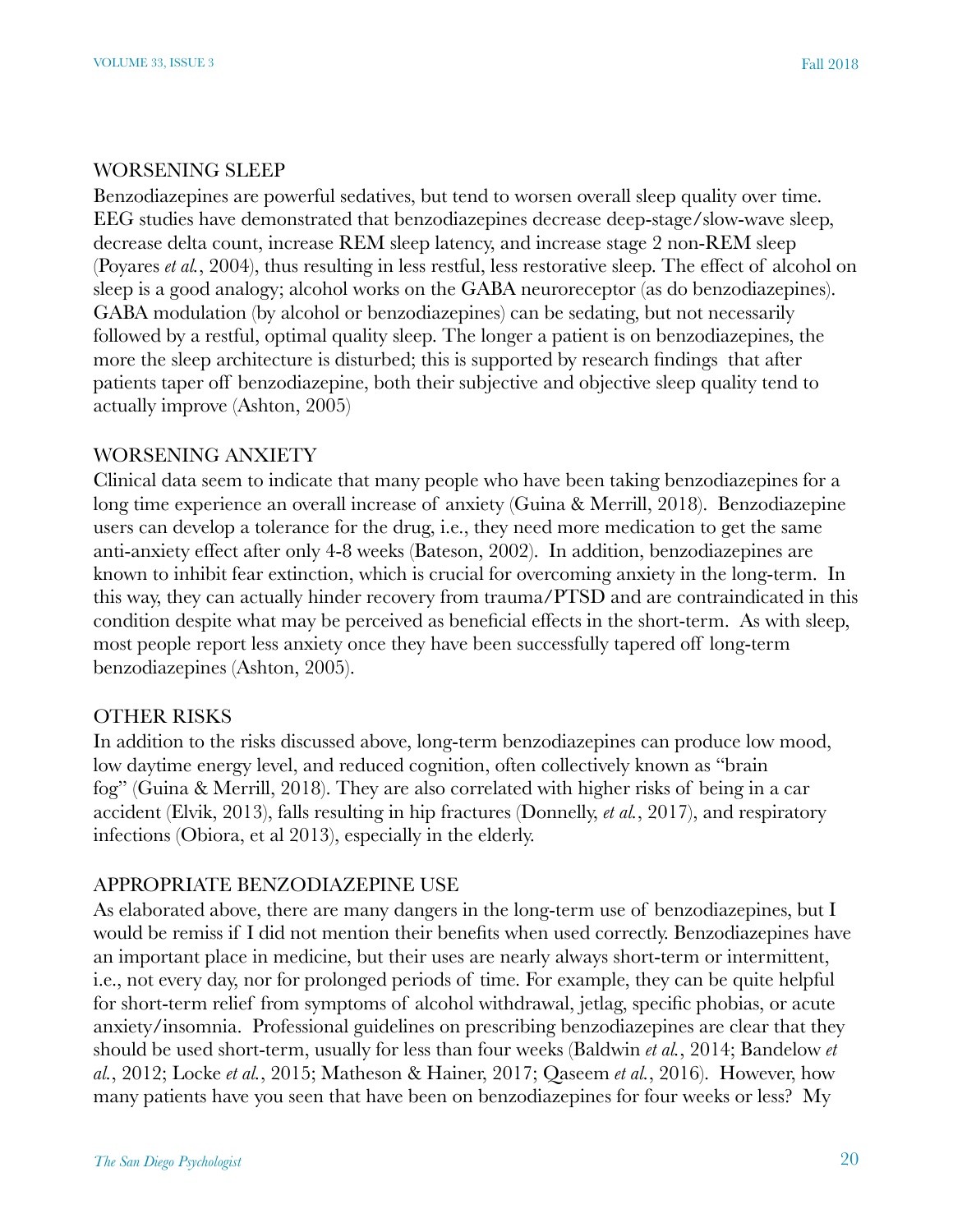guess is not many. Despite these guidelines and the evidence for their long-term adverse effects, 85% of benzodiazepines in the U.S. are prescribed for more than 6 months (Kaufmann *et al.*, 2018). I consider this a public health crisis that, like the opioid epidemic, is primarily the responsibility of physicians. Unfortunately, the American Psychiatric Association has yet to issue guidelines on long-term benzopdiazepine use.

#### MEDICALLY SUPERVISED BENZODIAZEPINE WITHDRAWAL

We all have patients who have said something akin to, "*Wait doc, I know I need to be on Xanax because I once ran out and was off for a few days. My anxiety and insomnia were through the roof! I can't live life like that. I need my Xanax!*" Here the patient is confusing benzodiazepine withdrawal with return of illness, assuming that what they felt during acute withdrawal will be their new baseline. Coming off long-term benzodiazepines can be a profoundly uncomfortable, and medically dangerous, experience. Withdrawal symptoms include intense rebound anxiety/ insomnia, hallucinations, depression, heart palpitations, shooting pains, sensitivity to noise and light, suicidal ideation, and seizures (Poyares *et al.*, 2004). The longer a patient is on the medication and the higher the dose, the worse the withdrawal tends to be. Withdrawal from benzodiazepines (unlike other substances) can last for weeks to months, but does wane over time. There are many ways to ease withdrawal, including other medications, herbals, and supplements. *Here, I want to emphasize the importance of medical supervision when coming off benzodiazepines.* There have been reports of death due to stopping benzodiazepines cold turkey and only a qualified physician, after meeting with a patient and discussing the risks, benefits, and alternatives, should make the decision about whether and how to start the weaning process.

#### WHAT CAN YOU DO?

As a psychologist or allied mental health professional who conducts psychotherapy, you may understand your patients better than any other health care professional they are seeing. Your patients may trust you and feel more comfortable with you than they do any other health care professional. This provides a safe and supportive space to begin a conversation about what their medication means to them and how they invest themselves in their medication. If a patient has been taking benzodiazepines for years, it would be worthwhile to talk about why they were originally put on it and why they continue to take it. Has their doctor had a full discussion with them about the risks, benefits, and alternatives? Does their doctor keep renewing the prescription without a long-term plan? In my experience, once informed of the risks, benefits, and alternatives, most patients actually want to come off benzodiazepines. Perhaps you can encourage your patient to have an open and honest conversation with their doctor about these issues.

Patients can become physiologically and psychologically dependent on their benzodiazepines, and the topic of re-evaluating their medications should be introduced with skill and sensitivity. As mentioned above, withdrawal from benzodiazepines can be traumatic and a long-drawnout process; it is vital that they are educated about what to expect and how you can prepare them and support them throughout the process. Your role as a therapist can be invaluable in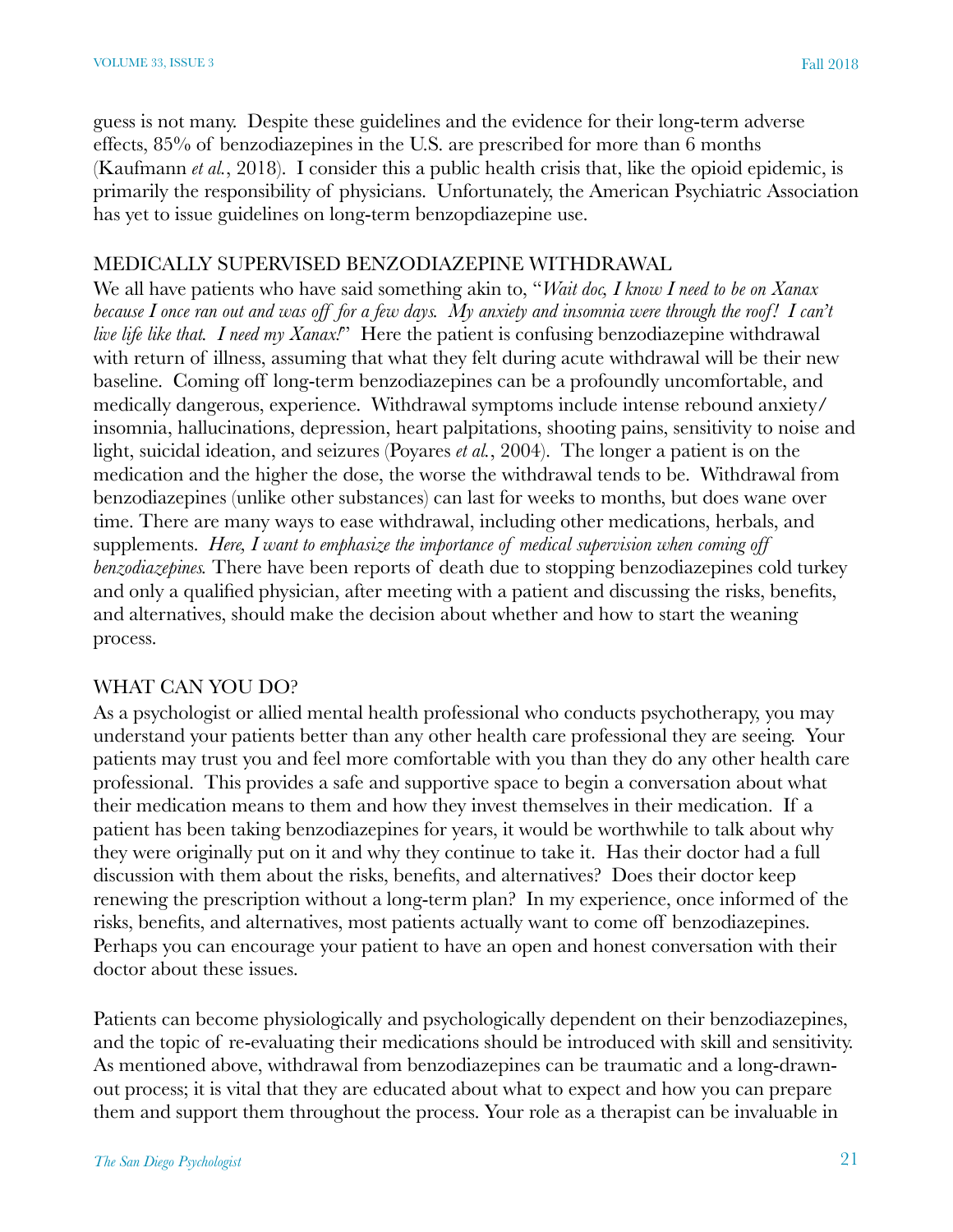both encouraging patients to have an honest conversation with their doctor about benzodiazepines, and in facilitating their adjustment to the significant and sometimes scary changes they will experience during and after the withdrawal process. It can be empowering for a patient to achieve a desired and hard-won outcome, and to know that they are able to cope on their own, using their own skills and resources.

#### *References*

- Ashton, H. (2005) The diagnosis and management of benzodiazepine dependence. Curr. Opin. Psychiatry 18:249–255.
- Bachhuber, MA., Hennessy, S., Cunningham, CO., Starrels, JL. (2016). Increasing benzodiazepine prescriptions and overdose mortality in the United States, 1996-2013. Am J Public Health. 106(4): 686-8.
- Baldwin, DS., Anderson, IM., Nutt, DJ., (2014). Evidence-based pharmacological treatment of anxiety disorders, post-traumatic stress disorder and obsessive-compulsive disorder: a revision of the 2005 guidelines from the British Association for Psychopharmacology. J Psychopharmacol. 28(5): 403–439.
- Bandelow, B., Sher, L., Bunevicius, R. (2012). WFSBP Task Force on Mental Disorders in Primary Care; WFSBP Task Force on Anxiety Disorders, OCD and PTSD. Guidelines for the pharmacological treatment of anxiety disorders, obsessive-compulsive disorder and posttraumatic stress disorder in primary care. Int J Psychiatry Clin Pract. 16(2):77–84.
- Bateson, AN. (2002). Basic pharmacologic mechanisms involved in benzodiazepine tolerance and withdrawal. Curr Pharm Des. 8(1):5-21.
- Buscemi, N., Vandermeer, B., Friesen, C., Bialy, L., Tubman, M., Ospina, M., Klassen, TP., Witmans, M. (2007). The Efficacy and Safety of Drug Treatments for Chronic Insomnia in Adults: A Meta-analysis of RCTs. J Gen Intern Med. 22(9): 1335–1350.
- Donnelly, K., Bracchi, R., Hewitt, J,, Routledge, PA., Carter, B., (2017). Benzodiazepines, Z-drugs and the risk of hip fracture: A systematic review and meta-analysis. PLoS One. 12(4):e0174730.
- Elvik, R. (2013). Risk of road accident associated with the use of drugs: a systematic review and meta-analysis of evidence from epidemiological studies. Accid Anal Prev. 60:254-67.
- Guina, J. & Merrill B. (2018). Benzodiazepines I: Upping the Care on Downers: The Evidence of Risks, Benefits and Alternatives. J Clin Med. 30;7(2).
- Islam, MM., Iqbal, U., Walther, B., Atique, S., Dubey, NK., Nguyen, PA., Poly, TN., Masud, JH., Li, YJ., Shabbir, SA. (2016). Benzodiazepine Use and Risk of Dementia in the Elderly Population: A Systematic Review and Meta-Analysis. Neuroepidemiology. 47(3-4):181-191.
- Kaufmann, CN.,, Spira, AP., Depp, CA., Mojtabai, R. (2018). Long-Term Use of Benzodiazepines and Nonbenzodiazepine Hypnotics, 1999-2014. Psychiatr Serv. 69(2):235-238.
- Locke, AB., Kirst, N., Shultz, CG. (2015). Diagnosis and management of generalized anxiety disorder and panic disorder in adults. Am Fam Physician. 1;91(9):617-624.
- Lopez-Munoz, F., Alamo, C., & García-García, P. (2011). The discovery of chlordiazepoxide and the clinical introduction of benzodiazepines: half a century of anxiolytic drugs. J Anxiety Disord. 25(4):554-62.
- Matheson, E. Hainer, BL. (2017). Insomnia: pharmacologic therapy. Am Fam Physician. 1;96(1): 29-35.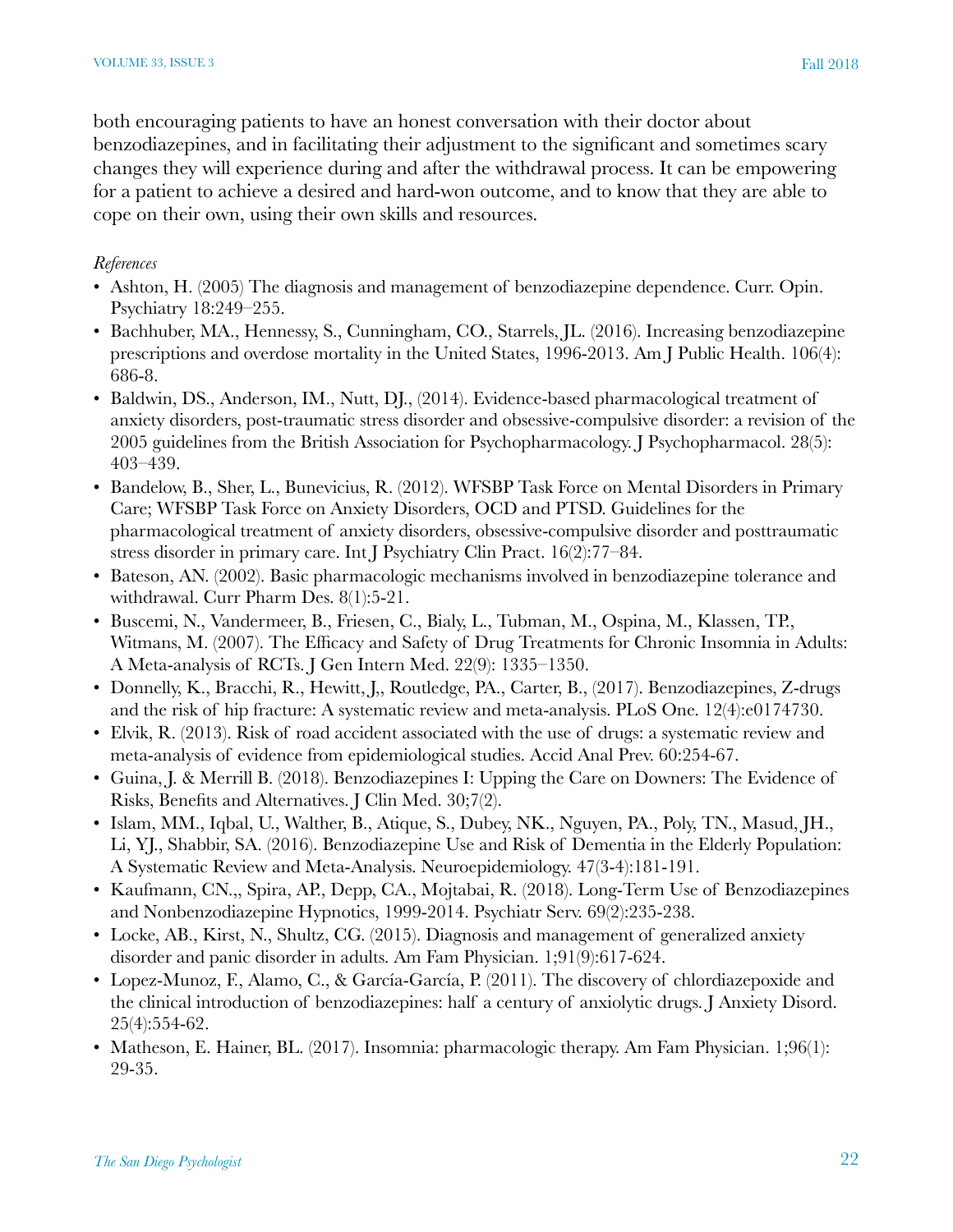- National Institute on Drug Abuse. Overdose Death Rates. Retrieved 8/21/2018. https:// www.drugabuse.gov/related-topics/trends-statistics/overdose-death-rates
- Obiora, E., Hubbard, R., Sanders, RD., Myles, PR. (2013). The impact of benzodiazepines on occurrence of pneumonia and mortality from pneumonia: a nested case-control and survival analysis in a population-based cohort. Thorax. 68(2):163-70.
- Poyares, D., Guilleminault, C., Ohayon, C., Tufik, S. (2004) Chronic benzodiazepine usage and withdrawal in
- insomnia patients. J. Psychiatr. Res. 38:327–334.
- Qaseem, A., Kansagara, D., Forciea, M., Cooke, M., Denberg, TD. (2016) Clinical Guidelines Committee of the American College of Physicians Management of chronic insomnia disorder in adults: a clinical practice guideline from the American College of Physicians. Ann Intern Med. 165(2):125–33.

# You Can Do It!: Psychologists as Frontline Providers of Addictive Behaviors Therapy

*by* Sean House, Ph.D.

"What does it take to be a good addictions counselor?" This is a question I've often asked supervisees and students. The simple answer is: BE a good counselor! Many psychologists and allied professionals do not realize that they possess the required skills to help people overcome addictive behaviors; they may assume that a client with an addiction problem needs to be referred to a specialized addiction treatment program, under the misconception that such programs provide a novel treatment that would be different from what they themselves would be able to provide. Certainly, group counseling is a hallmark of residential and intensive outpatient programs. But that's just a modality of service (and not shown to be any more effective in helping people overcome addictions than individual therapy). The paraprofessional addictions counselors and graduate-level therapists affiliated with addiction programs, if trained properly, provide various types of psychotherapy. Contemporary treatment programs often advertise that they offer evidence-based therapy such as motivational interviewing, CBT, DBT, EMDR, ACT, and Seeking Safety. In addition, they typically offer some form of family therapy, and various ancillary services like equine therapy or art therapy. Over the past 15-20 years, a commonly used buzzword used when marketing addiction treatment programs is "individualized therapy."

Like the title of book by distinguished addictions psychologist, Dr. Tom Horvath, Sex, Drugs, Gambling & Chocolate (2004) indicates, addictive behavior takes many forms. Addiction has very little to do with the drug or activity, and has a whole lot to do with the *relationship* the person has with that drug or activity. This fact often gets lost in the mainstream conversation about addiction, particularly when the focus is on some form of drug crisis, the current example of which is the Opioid Epidemic. Various drugs take center stage in the news media at different times, and then recede until their time in the limelight returns; examples of these over the years have been methamphetamine, crack cocaine, and marijuana. The problem with focusing on particular drugs is that it puts the focus of attention on the drug, thus demonizing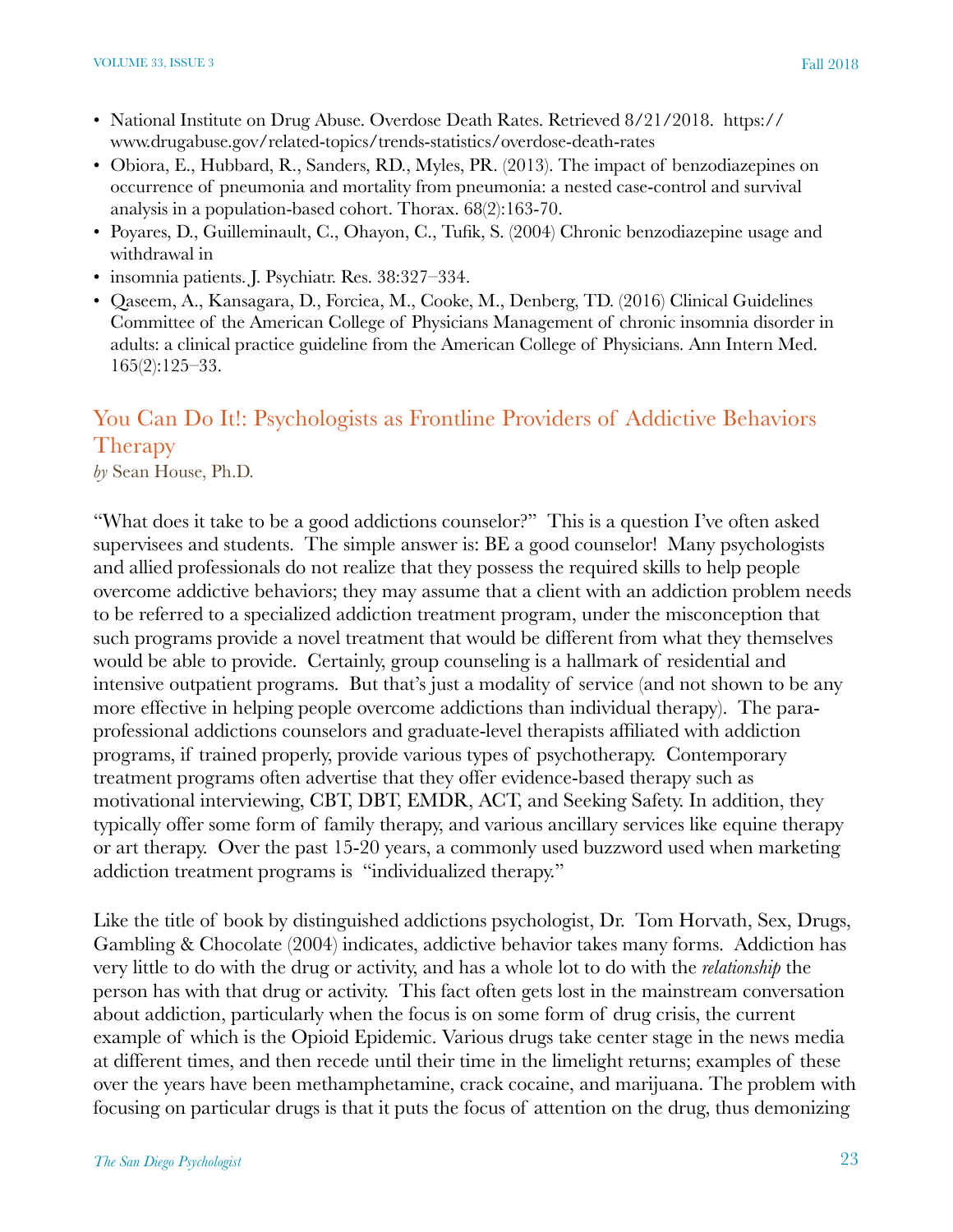the drug itself, and the solution to the problem takes some form of eradicating the demon (Szasz, 2003). This can take the form of condemning drug sellers (both "pushers" and pharmaceutical companies), trying to prohibit access, and using scare tactics when reporting the dangers of the said drug. These scare tactics continue to be used, even by mental health professionals, with regard to prescribed opiates and benzodiazapines on the one hand, to medicinal or recreational marijuana on the other, often couched in the language of scientific discovery. With so much attention on drugs being the cause of addiction problems, it is no wonder that therapists assume that knowledge about drugs, and some unique way of working with people who have drug problems is required.

#### COGNITIVE SURPLUSES VS. COGNITIVE DEFICITS

In cognitive therapy, one way of conceptualizing client's problems is in terms of cognitive deficits or cognitive surpluses. Cognitive deficits denote a lack of knowledge about a particular phenomenon, as opposed to cognitive surpluses, i.e., having too much knowledge about a phenomenon. This concept applies to therapists' beliefs about working with clients with addictive behaviors in that many therapists assume they have a cognitive deficit (not having the skills or understanding to work with these people), when in fact they are more likely to have a cognitive surplus (believing that a different set of skills and knowledge then they have is required).

In his *magnum opus* on the psychological underpinnings of addiction problems, psychodynamically-oriented psychiatrist, Leon Wurmser (1978) goes into great detail about a wide range of psychological problems that create the framework for addiction to exist. [Similar perspectives are highlighted by Kaplan and Wieder in their book, Drugs Don't Take People, People Take Drugs (1974).]Historical perspectives on addictions treatment underscore the need for addressing the psychological aspects of addiction, i.e., a focus on the person using the drug and not the drug itself, in order to solve the problem. , Miller and Brown (1997) also attempted to shift this balance from cognitive deficits to surpluses by identifying the research that supports why psychologists are well suited to address addictive behaviors with their clients. The bottomline is that if you are a good therapist, you are likely to be a good therapist for clients who have addiction problems.

#### DO YOU NEED TO KNOW MUCH ABOUT DRUGS?

The short answer is no. While some knowledge of drug effects, withdrawal effects, and risks of use can be helpful, knowledge of specific drugs and their effects is not central to helping people overcome drug addiction. It is much more important to be a skilled listener, who can get their clients to confide in them their experiences of use, withdrawal, and anxiety about quitting or moderating their use. Understanding the client's personal experience of drug use and how that has impacted their life from their perspective, i.e., the *relationship* they have with the drug, is important to understand, in order to help them make changes in that relationship. A client can have different relationships with different drugs, some of them problematic relationships, some, beneficial, and often, mixed.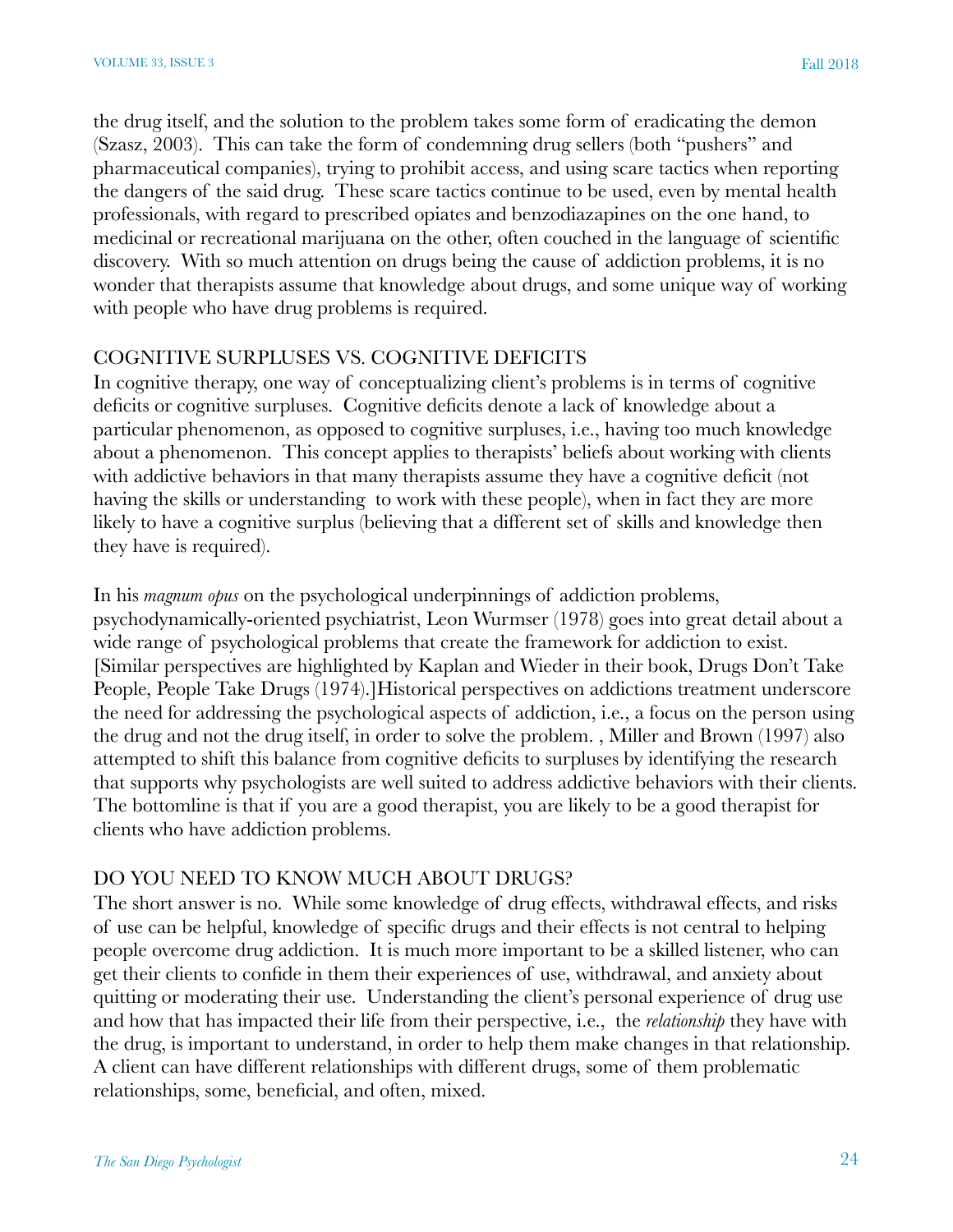#### PERSONAL EXPERIENCE WITH ADDICTION

The belief that a counselor with personal experience with addiction is better suited to providing addictions counseling continues to persist both in mainstream society and in the helping professions. Indeed, some clients may come to counseling with the belief that a counselor with his or her own history of addiction will understand them better. There is, however, no evidence supporting this belief, or indeed that having a personal history of addiction can yield stronger therapeutic alliances with clients with addictions problems or better treatment outcomes. ,

Having a personal history with addiction can, in fact, complicate the therapeutic relationship; first, the therapist's experience could have been quite different from client's, despite superficial similarities in their stories. Second, the assumption that the clients' experience is so similar to the therapist's can confound assumptions regarding the client's level of motivation to change and the goals and tasks from treatment. Over-identifying with the client can lead to countertransference wherein therapists become *less* effective, due to their personal history. All mental health workers need to be aware of their own countertransference issues as they emerge. Para-professionals may have a lower level of formal training and thus be less familiar with the concept and experience of counntertransference, and how it can manifest in their work with clients. That is not to say that therapists with a history of addiction themselves cannot be good addictions counselors, but that they need to be insightful regarding the boundaries between their own stories and that of their clients'. Therapists without a history of addiction themselves, may be better able to pay attention to their clients' phenomenological perspective without the constraints of over-identification.

#### WHAT TYPE OF THERAPY WORKS?

The therapeutic approaches that works to help client overcome addictive behavior is the same ones that facilitate other changes in clients. Different therapeutic modalities and approaches resonate with different clients, and just like in therapy with clients with other problems, therapists must find the ones that best suit what a particular client needs. As captured in the title of Bohart and Tallman's (1999) book, *How Clients Make Therapy Work*, it is not what we offer, but what clients do with what we offer.

As a general basis for helping clients through the change process of overcoming addictive behavior, the Transtheoretical/Stages of Change Model proposed by Prochaska et al. (1992) can be instructive in conceptualizing clients' psychological level of change readiness along with the approaches appropriate to that level. A basic approach would be to use a Motivational Interviewing (Miller & Rollnick, 2013) approach for clients who are ambivalent about changing their behavior, and subsequently using a cognitive behavioral approach to relapse prevention (Marlatt & Gordon 1985) for clients who are actively making behavior change. Research indicates that Motivational Interviewing used tohelping clients resolve their ambivalence about change is enough to put them on track to overcome addiction, without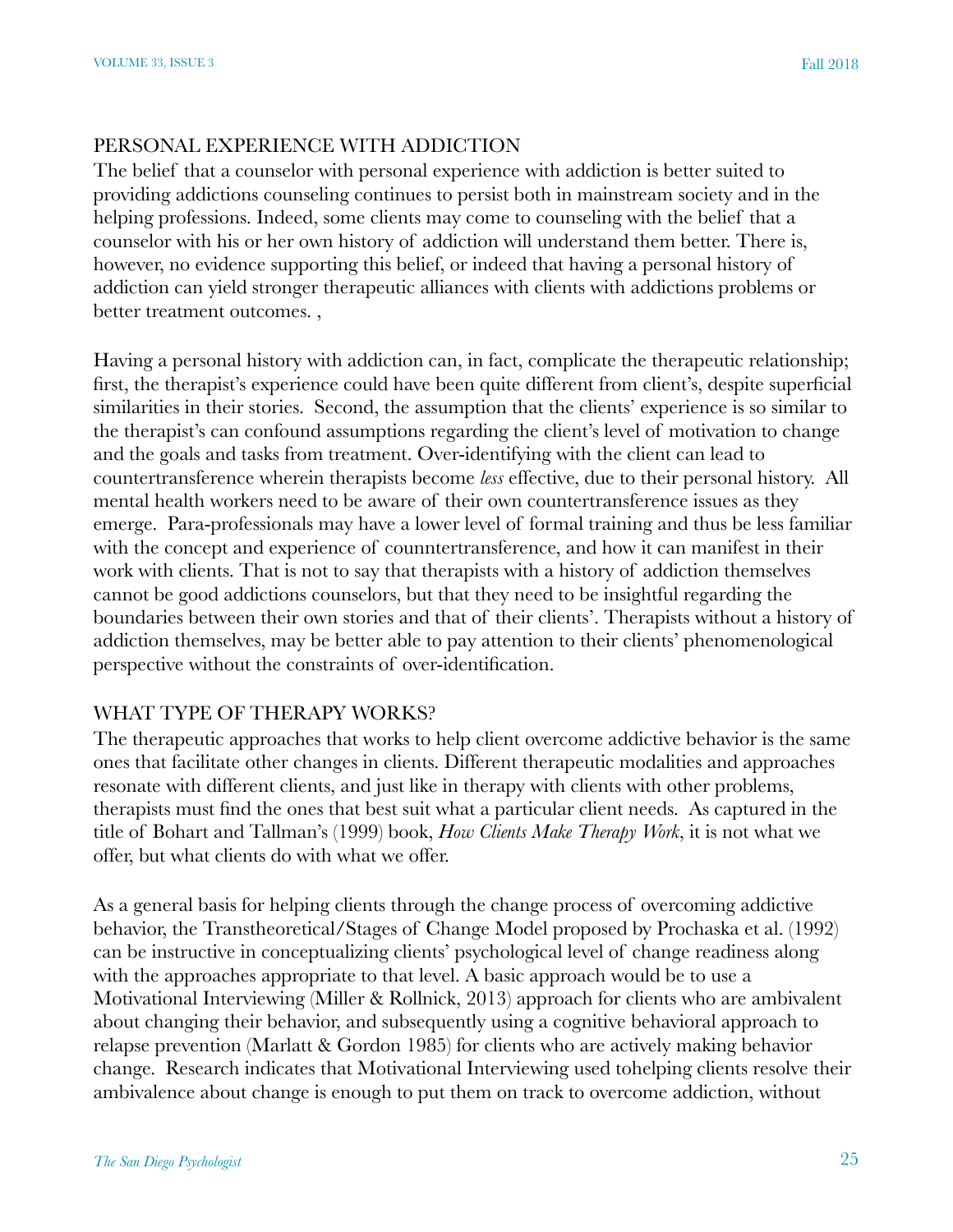requiring the skills training component of CBT. Psychodynamic approaches may also be effective in helping clients work through the underlying processes that sustain their addiction.

#### CO-OCCURRING DISORDERS

This is an area in which well-trained and experienced therapists are at a great advantage in helping people with addiction problems. Helping clients to develop and sustain motivation to overcome addictive behavior, and developing the skills to succeed is vitally important. All problems that clients bring to therapy are emotion-based problems (both intrapersonal and interpersonal), and this included addictive behavior. The hallmark of addiction is that it serves to change how the person feels in the moment; typical reasons for engaging in the addictive behavior include wanting to improve a sad or depressed mode, enhance a good mode, avoid withdrawal symptoms, overcome anxiety, and so forth. In each case, it is always a choice that is based on prioritizing current feelings versus consequences, both immediate and long-term.

Given the centrality of emotion in addictions, helping clients with emotional regulation is a key component to relapse prevention. All forms of therapy have ways of helping clients achieve better balance in their emotional regulation. Psychodynamic approaches that address anxiety and defenses, cognitive approaches that teach the connection between beliefs and feelings, behavioral approaches that instruct how behavioral activation affects mode, and humanistic approaches that provide experiential therapeutic opportunities for clients to connect with their feelings in session and develop more tolerance of those feelings.

#### YOU CAN DO IT!

As a good therapist, you know the importance of forming a solid therapeutic alliance with your clients that involves collaborating on the goals and tasks of therapy, and creating a strong bond. These are the same components that are necessary in helping clients overcome addictive behavior and become more psychologically stable. What do you imagine a client's response would be if you unilaterally determined the goals and tasks for them to change a problem that they aren't certain they have? Would you expect them to have a strong therapeutic bond with you? Of course not. Yet, traditional addictions counseling has maintained that template. Goals are predetermined (abstinence being the goal expected of all clients who enter most addiction programs). Tasks are predetermined, often involving required attendance at both group counseling sessions and outside support groups. Consequently, the therapeutic bond can be weak when counselors take the opposite of a collaborative approach. With such failure in attending to the importance of the therapeutic alliance, is it any wonder that addiction "treatment" is often not effective ? Therapists who understand the importance of the therapeutic alliance and are willing to work collaboratively with clients, understand clients from their phenomenological frame, and can offer assistance in emotional regulation are in the best position to help people overcome their addictive behavior.

Does that describe your approach to practice ? If so, then you are likely to be an excellent resource for clients seeking recovery from addiction!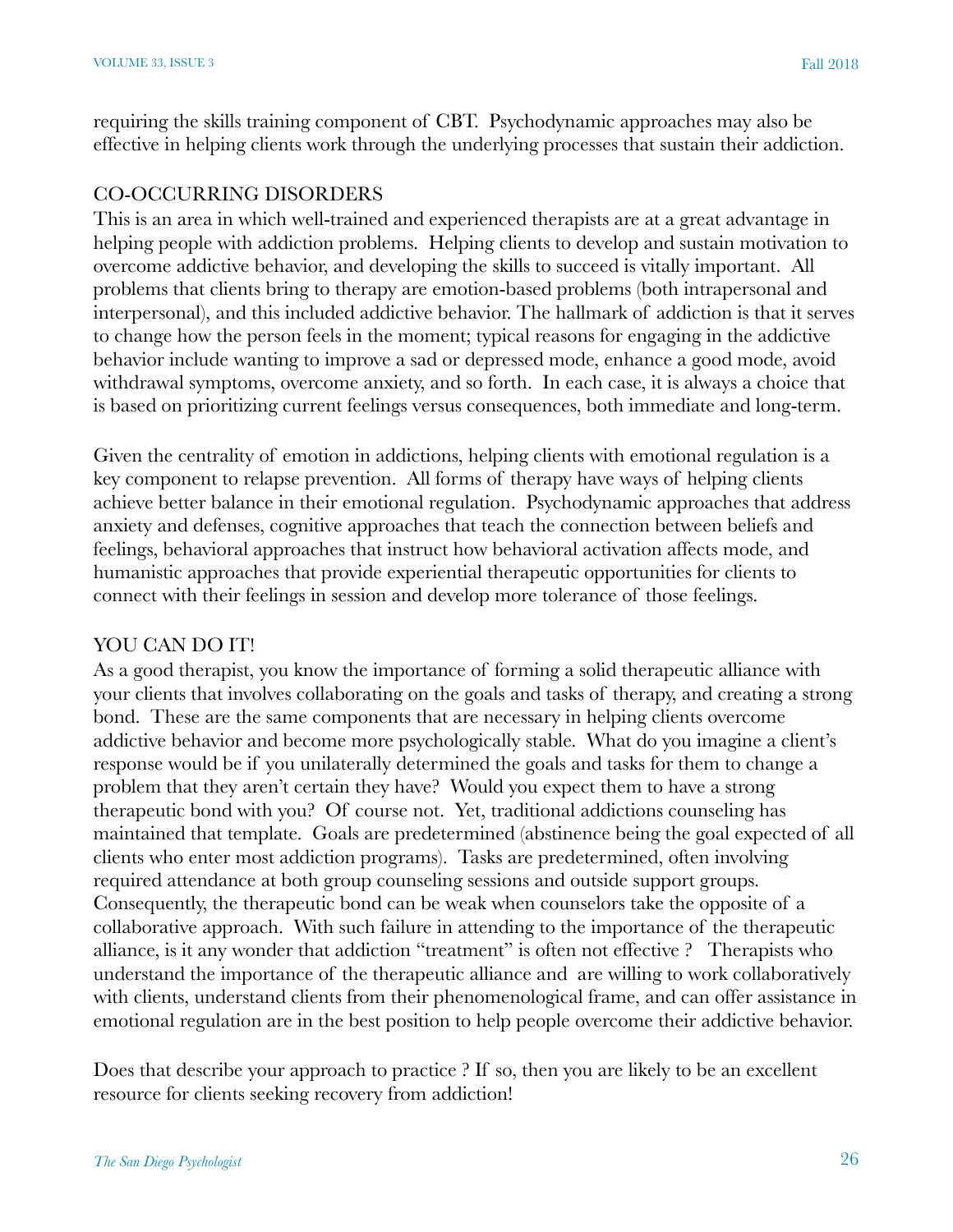#### *References*

- Bohart, A.C. and Tallman, K. (1999). *How clients make therapy work: The process of active self-healing.* Washington D.C.: American Psychological Association.
- Horvath, A.T. (2004). *Sex, drugs, gambling, and chocolate: A workbook for overcoming addictions (*2nd ed*.).* San Luis Obispo, CA: Impact Publishers, Inc.
- Kaplan, E.H., and Wieder, H. (1974), *Drugs don't take people, people take drugs.* Secaucus, NJ: Lyle Stuart, Inc.
- Marlatt, G.A., and Gordon, J.R. (1985). *Relapse prevention: Maintenance strategies in the treatment of addictive behaviors.* NY: Guildford Press.
- Miller, W.R., and Brown, S.A. (1997). Why psychologists should treat drug and alcohol problems. *American Psychologist,* 52 (12),1269-79.
- Miller, W.R., and Rollnick, S. (2013). *Motivational interviewing: Helping people change* 3rd ed.). NY: Guilford Press.
- Prochaska, J.O., DiClemente, C.C., and Norcross, J.C. (1992). In search of how people change: Applications in addictive behavior. *American Psychologist,* 47 (9), 1102-14.
- Szasz, T. (2003). *Ceremonial chemistry: The ritual persecution of drugs, addicts, and pushers* (Rev. ed.). NY: Syracuse University Press.

# Earning Buy-In from Treatment-Resistant Teens

*by* Lydia Mackeogh, Psy.D.

I have encountered almost every kind of resistant teen in my time as a mental health provider. Some of my favorite and most memorable clients first entered my office scowling, snarling, and proverbially swinging from the chandelier. There is no client quite as rewarding as the one who moves past the outward anger, resentment, and bravado to the underlying fear, sadness, and vulnerability. This journey takes time and patience. It requires a client to actually show up for sessions and then to participate fully.

There are special considerations to be made for teens whose primary diagnosis involves a substance use disorder. Addiction alters brain function. It attenuates perspective and impedes judgment. It shapes thoughts and behaviors to ensure its own survival. The patterns of thought and feeling associated with addiction can result in behaviors such as manipulation, false promises, and deception, in order to avoid treatment at any cost.

To make matters worse, the teen may be either under the influence of a substance or experiencing withdrawal from a substance when the subject of treatment is introduced. Their brain is not functioning correctly, they are unable to process the subject objectively, and they slip into survival mode, guided by their addiction. This all but ensures the failure of any attempts to persuade them to accept help.

These treatment-avoidant, self-perpetuating behaviors are not reserved for teens who abuse substances. They may emerge any time a teen wants to maintain destructive behaviors such as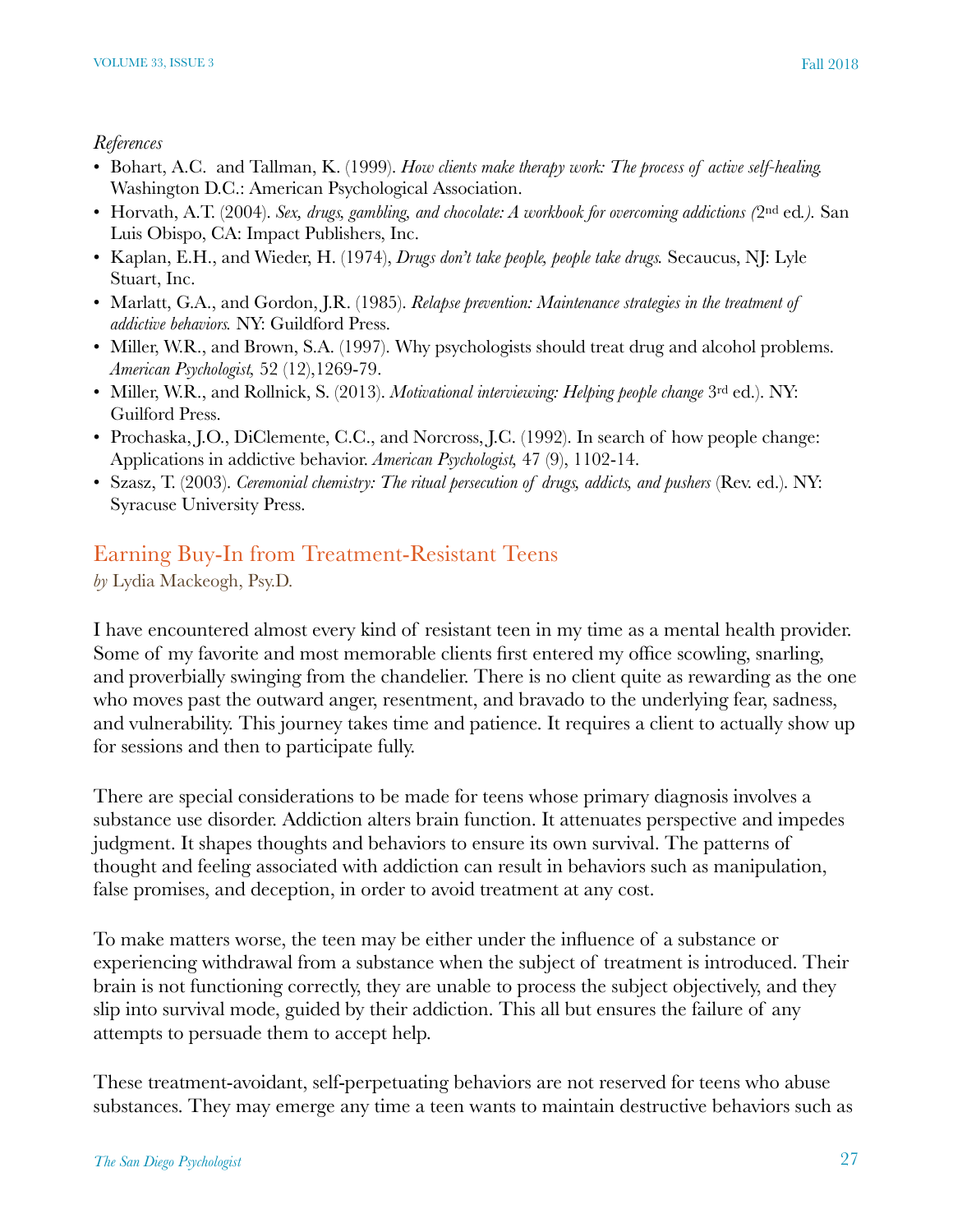self-injury, self-induced isolation triggered by depression, or violent, aggressive outbursts. In order to get a resistant teen to collaborate of their own free will and to help them create real and lasting change, the parent or caregiver must earn some initial currency with them.

In other words, they need to find a way to earn "buy-in" to get their teen to that crucial first session with a therapist. The following are my top recommendations for parents:

#### (1) REMEMBER YOU WERE ONCE A TEEN YOURSELF

Close your eyes and remember what you were doing, thinking, and feeling when you were the same age your child is now. Chances are it's not much different from the headspace they're in. From a distance, your teenage years might look rosy. But peer deeper into your memories and you'll remember the fierceness of feeling that accompanied every relationship, the devastating highs and lows that felt completely rational at the time, and the certainty that you were already grown – an adult in an adolescent's body. You desperately wanted to be treated as such.

You may have experimented with alcohol, drugs, or other risky behaviors yourself. If you did, you may remember exactly what it's like to seek and try something new or illicit. Today, as a parent, it boils down to making an adjustment on your side: treat your teen as they feel and not how you feel about them. Consider their perspective. It really comes down to empathy; put yourself in their shoes and reflect back to them how it must feel to be them.

#### (2) SHARE YOUR OWN EXPERIENCES

Openness about your experiences will earn you currency with your teen as quickly as will empathy. Of course, this only works if you're drawing from similar emotional memories. The content does not need to be identical: for example, your teen may struggle with addiction while you have never experimented with drugs, but if you try hard enough you can certainly relate to wanting to feel good or wanting escape pain. And almost everyone recalls the strong desire to fit in with a group of peers.

If you do indeed have a history of substance use, use your judgment about how much you share, but keep in mind that your teen's willingness to open up will match yours; if you hold back, they will, too. A good rule of thumb is to discuss feelings rather than facts. Share the difficult emotions you attempted to evade by using drugs or alcohol, without discussing the specifics of what you actually experimented with or the extent of your use. When you do this, you model vulnerability and willingness to be accountable, without handing your teen any justifications for their behavior.

#### (3) CHANGE YOUR APPROACH (BECAUSE THIS ONE ISN'T WORKING)

This rubric stands no matter how you've been approaching the issue thus far. You may have followed the playbook for perfect parenting. You've done all the things the experts advise: you've been understanding, you've been firm but fair, you've set reasonable expectations and described logical outcomes. But if it's not working, it's time to try something new. If you've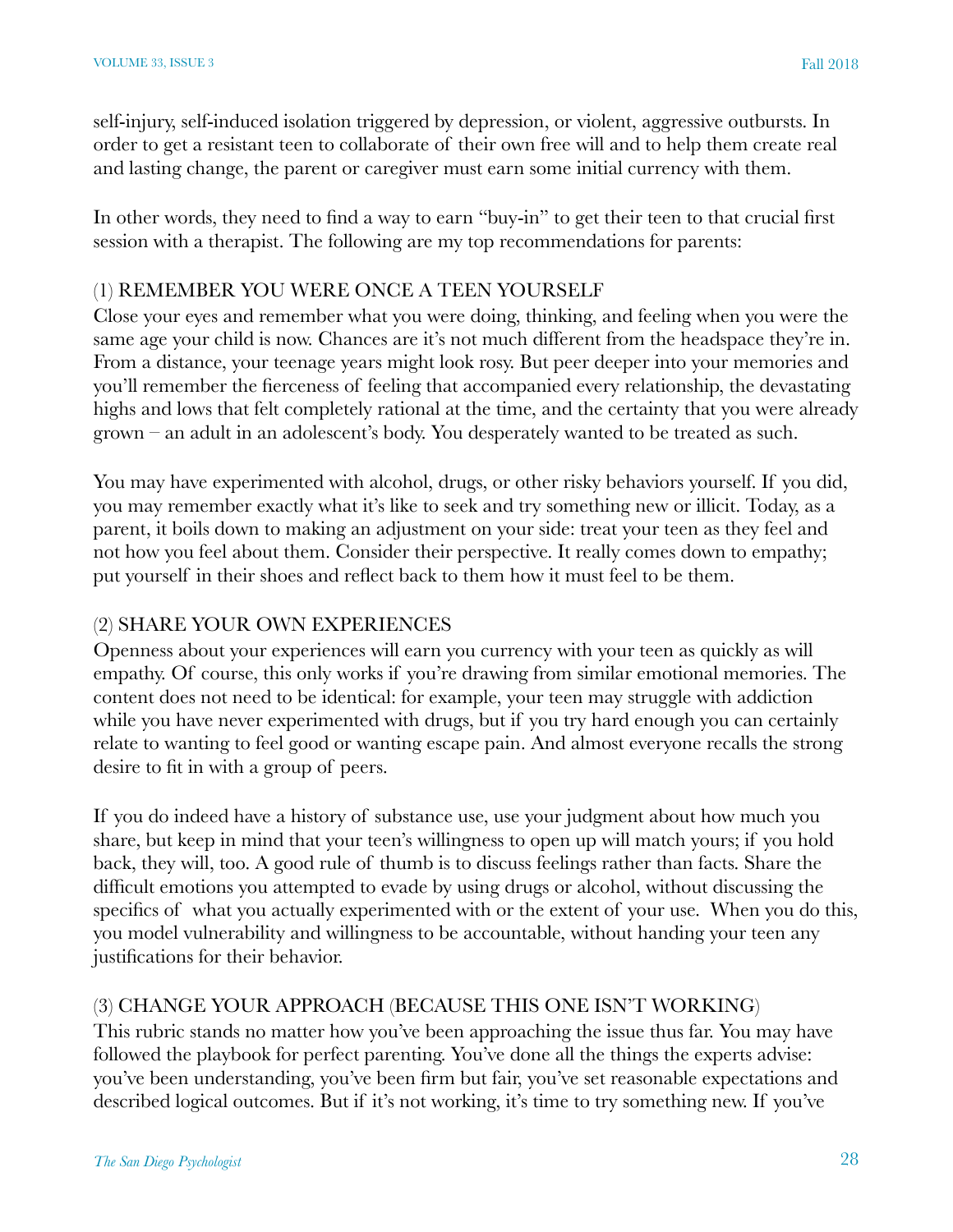been forceful, try being calm. If you've been cautious, try being assertive. If you've been critical, try taking responsibility for your side of things.

Try exaggerating your sense of your own wrongdoing in the situation. It models accountability for the teen and cues them up to do the same. This may also be the time to confess your own experiences of drinking too much – even as an adult – or share a story about succumbing to peer pressure when you were younger. Remember to share appropriately and avoid sanctioning unwanted behavior in a fit of radical honesty.

#### (4) NEGOTIATE AS EQUALS

Approach the topic of entering treatment – or going to that first appointment with a therapist – as if you were trying to find common ground with another adult. Compromise. Consider, or at least make a show of considering their wants and needs. However, remember that you are still their parent and not their friend. Find your line and hold it: every good negotiator goes in knowing exactly where they will and won't give ground.

For example, don't compromise by allowing your teen to marijuana in lieu of heroin. Don't let them convince you they have a problem with pills but drinking beer is no big deal. That's not good negotiation – that's you being manipulated. For treatment to work, sobriety needs to be absolute. Not to mention the fact that your urge to be the "cool" parent might earn you a visit from child protective services.

If consensus about treatment eludes you, provide several options. For example, give them three reasonable choices: get assessed for a treatment program or attend five meetings a week or commit to one outpatient therapy session each week for two months. Make it clear that the next step will be one of these options, and the choice is theirs. Make sure the outcomes of reneging are crystal clear, and follow through with the consequences of it comes to that. Negotiations end when you have demonstrated good faith and they have not kept up their end of the bargain.

#### (5) BE TRANSPARENT ABOUT YOUR EXPECTATIONS FOR TREATMENT AND/ OR THERAPY

When describing the type of treatment that you hope your teen will accept, highlight the positive aspects (e.g., equine therapy! snacks!) but emphasize that there will be therapeutic work to do – and they're the ones who will have to do that work. If expectations are not clearly laid out, they may feel misled or betrayed. Teens respond to clear expectations, especially when they feel their parents have faith in their ability to meet them. Tell them you have 100% belief in their ability to handle treatment, even if you harbor personal doubts. You may feel a little bit like you have to fake it 'til [they] make it – but that's okay.

Many teens with substance use problems say things like, "Do you actually think I'm going to stay sober forever? Do you really think I'm not going to drink and smoke when I go to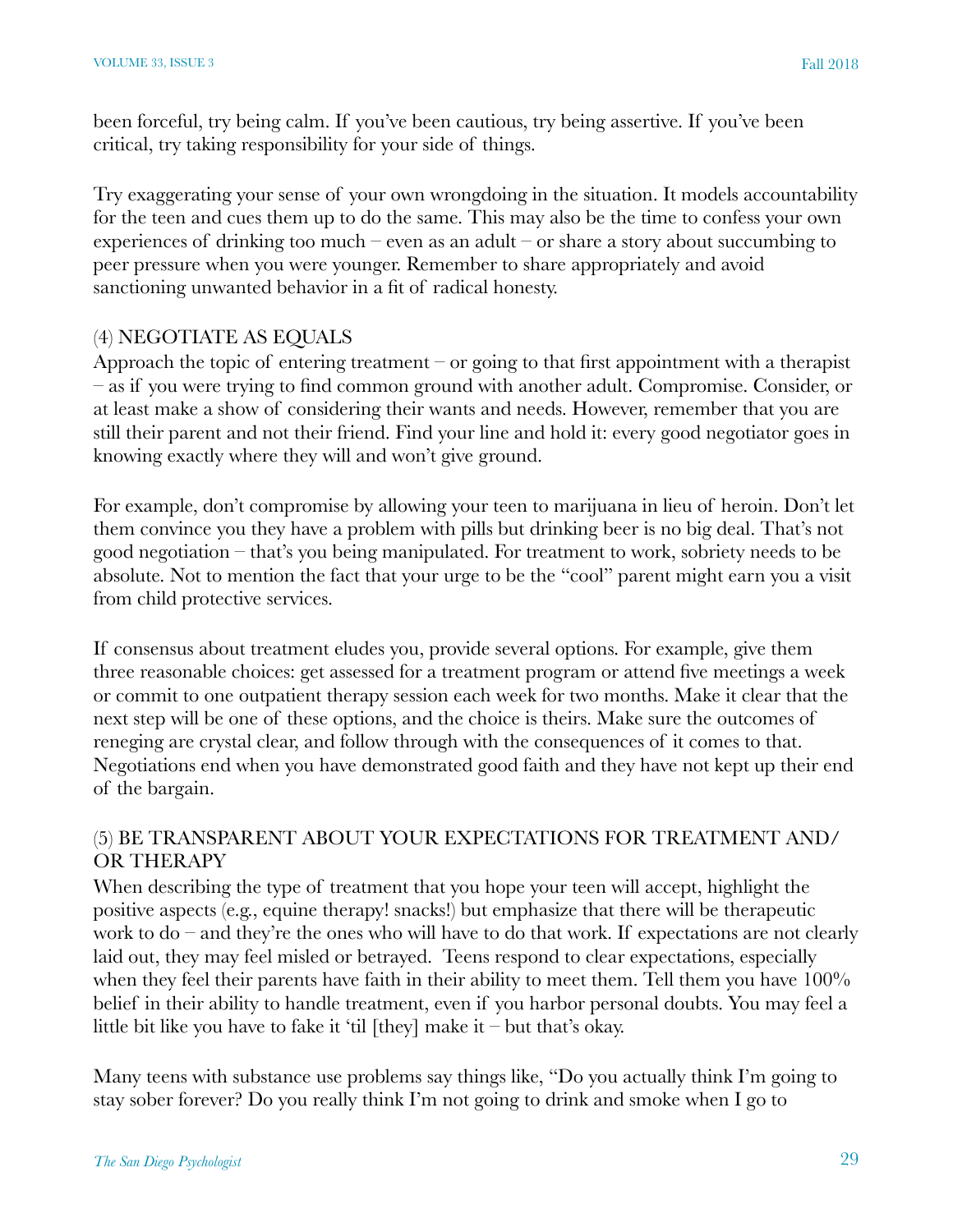college?" If this happens, don't be afraid to acknowledge the legal limits of your influence over their lives. They are right-- once they turn eighteen, you can not longer decide what they can or cannot put in their bodies. Make it clear your goal is to help them reach adulthood in the best way you know how—healthy and happy. Your goal is to equip them with good decisionmaking skills and solid coping mechanisms for handling the ups and downs of adulthood.

#### (6) GET SIBLINGS INVOLVED

This one can go either way, but generally speaking, siblings are the *Truth-Keepers of Teenland*. They know what's going on because they've either seen it themselves or heard it through the social grapevine. This is another example of remembering what it was like to be a teenager: it is almost certain you had secrets from your parents and made daily decisions about what you shared and what you kept to yourself. Siblings also see behaviors that are in plain sight, but which you may not want to or be fully able to acknowledge.

Hiding drugs has now become very easy; they may look like candy, stickers, or flavored vape pens designed for tobacco. Some vape pens – called Juuls – look exactly like a thumb drive, a perfectly legitimate item for a teen to have on them. It can also fairly simple to cheat on drug tests; one can buy fake urine along with a contraption that wraps around the thigh, allowing delivery of the bogus urine to a sample cup. Siblings can be privy to the super-secret world of adolescent special ops, and they can be surprisingly mature in their willingness to speak the truth when they recognize that their siblings and/or friends need help. Also, the teen you are trying to reach is more likely to accept insights or reflections from siblings, friends, or anyone outside the parent-child dynamic.

#### (7) PRESENT A UNITED FRONT

This is especially important if you are divorced or separated. It is important to work together in making decisions about your child, and critical that you don't allow your teen to divert one of you from the mission. The latter is called splitting in the therapy world. Much like the adage "she who has two bosses has none at all," a teen who gets in trouble probably had a lack of clarity about who was meant to be paying attention. Make sure you are both on the same page about the severity of the problem and the need to take action before broaching the subject of treatment with your teen.

Discuss what drug(s) and how much you think your teen is using. Reach consensus about the ways in which their drug use is affecting their lives, and bring specific, factual examples to your discussions. If you see the problem differently or disagree on the level of care needed, find common ground first: don't go in undecided or with any degree of ambiguity. Buy-in will be much easier to attain if your child senses that no amount of derailing, manipulation, or other divide-and-conquer tactics will upset your alliance and distract you from your common goal, i.e., getting them in treatment.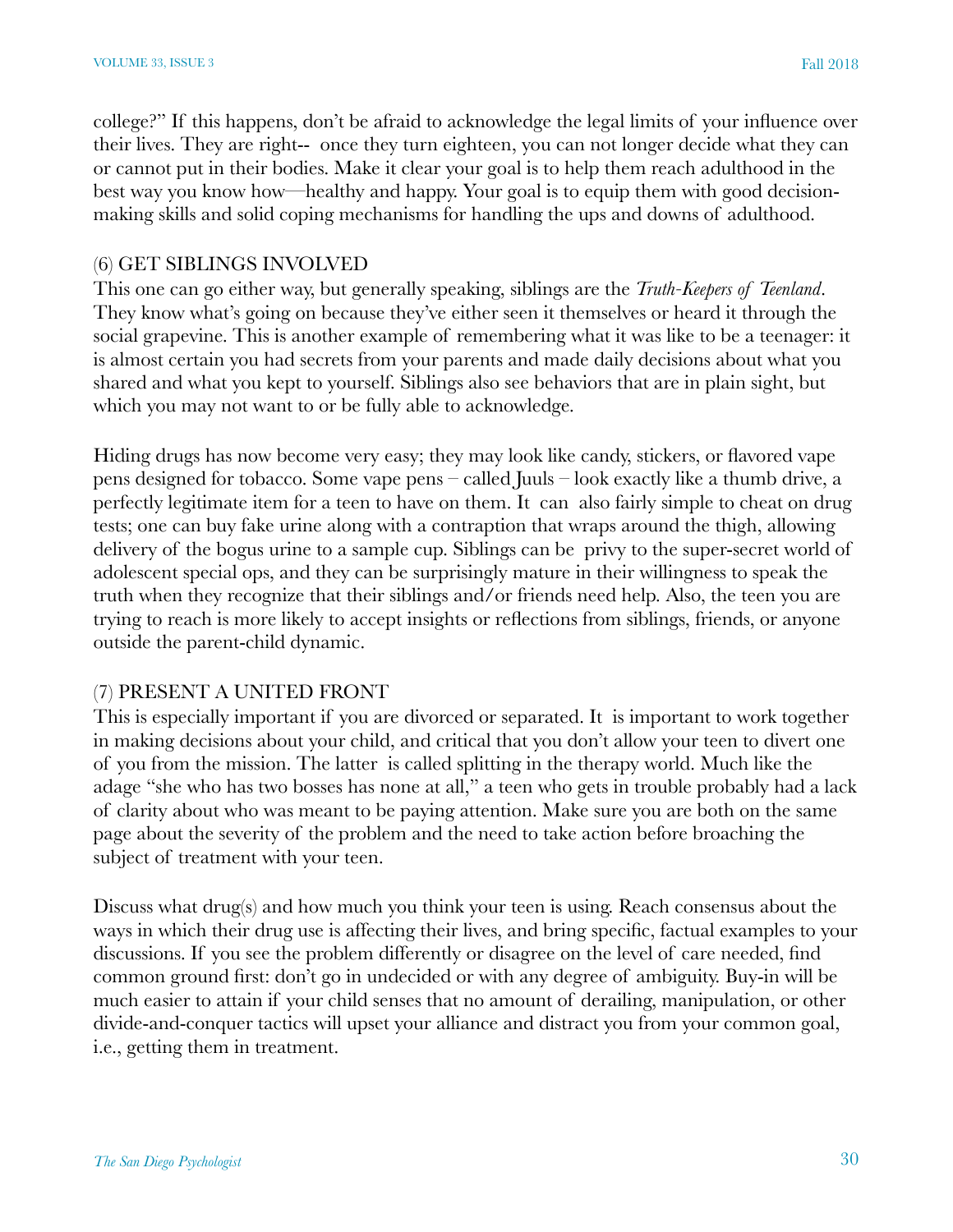#### (8) DON'T THREATEN CONSEQUENCES, JUST STATE FACTS

We prefer the word outcomes rather than consequences. Use sentence constructions like "If you choose to do this, it will lead to this." Examples: "If you continue to smoke weed in my home, you will have your car taken away," and "If you attend three NA meetings this week, you will earn your car back." Again, the crucial ingredient with any outcome is followthrough. If you don't follow through, you lose credibility.

#### (9) MODEL SELF-CARE

It is a general rule of thumb that teens are much more likely to do as you do rather than do as you say, especially when your actions don't match your words. Teens are extremely sensitive to perceived hypocrisy. If you expect your teen to stop doing recreational drugs, then you should stop doing them, too. Same lesson as above: if you tell them to stop smoking weed but you smoke weed yourself, you lose credibility. The current trend in public policy toward marijuana legalization is irrelevant where addiction and substance use disorders are concerned. What is important is to model your own ability to cope with life's challenges without the need for substances. Adopting a disingenuous zero tolerance policy is counter-productive.

The key is to promote balance and demonstrate a willingness to work on yourself in tandem with your teen. If you model self-care, it increases the chance they'll do the same. This is particularly true for moms of teenage girls who suffer from anxiety, depression, and low selfesteem, especially if that mom has her own history of struggling with these issues. There's no better treatment for a teenage girl than to witness her mother taking care of herself, seeing a therapist, hiring a personal trainer, discovering a new hobby, or even just reaching out to friends to socialize or talk through important issues.

## (10) GET TIPS FROM THE PROS

Here are some online resources for parents:

- [Treatment Spotlight: Family DBT at Evolve](https://evolvetreatment.com/blog/treatment-spotlight-family-dbt-at-evolve/) ([https://evolvetreatment.com/blog/treatment](https://evolvetreatment.com/blog/treatment-spotlight-family-dbt-at-evolve/)[spotlight-family-dbt-at-evolve/](https://evolvetreatment.com/blog/treatment-spotlight-family-dbt-at-evolve/))
- Articles about Motivational Interviewing (MI), an effective technique used in psychotherapy to help the client get more involved in their treatment. MI can be adapted by parents of teens with substance use problems:
	- [Motivational Interviewing \(https://www.psychologytoday.com/us/therapy-types/](https://www.psychologytoday.com/us/therapy-types/motivational-interviewing) [motivational-interviewing\)](https://www.psychologytoday.com/us/therapy-types/motivational-interviewing)
	- [Motivational Interviewing as a Counseling Style](https://www.ncbi.nlm.nih.gov/books/NBK64964/?report=reader) [\(https://www.ncbi.nlm.nih.gov/books/](https://www.ncbi.nlm.nih.gov/books/NBK64967/pdf/Bookshelf_NBK64967.pdf) [NBK64967/pdf/Bookshelf\\_NBK64967.pdf](https://www.ncbi.nlm.nih.gov/books/NBK64967/pdf/Bookshelf_NBK64967.pdf)) [\(https://www.ncbi.nlm.nih.gov/books/](https://www.ncbi.nlm.nih.gov/books/NBK64964/?report=reader) [NBK64964/?report=reader\)](https://www.ncbi.nlm.nih.gov/books/NBK64964/?report=reader)
- [Substance Use Resource Center](https://www.aacap.org/AACAP/Families_and_Youth/Resource_Centers/Substance_Use_Resource_Center/Home.aspx) provided by the American Academy of Child & Adolescent Psychiatry ([https://www.aacap.org/AACAP/Families\\_and\\_Youth/Resource\\_Centers/](https://www.aacap.org/AACAP/Families_and_Youth/Resource_Centers/Substance_Use_Resource_Center/Home.aspx) Substance Use Resource Center/Home.aspx)
- The SAMHSA [Parents and Families](https://www.samhsa.gov/brss-tacs/recovery-support-tools/parents-families) [\(https://www.samhsa.gov/brss-tacs/recovery-support](https://www.samhsa.gov/brss-tacs/recovery-support-tools/parents-families)[tools/parents-families\)](https://www.samhsa.gov/brss-tacs/recovery-support-tools/parents-families) page, and this 20-Minute [Parent Guide](https://the20minuteguide.com/parents/introduction-guide/) [\(https://](https://the20minuteguide.com/parents/introduction-guide/)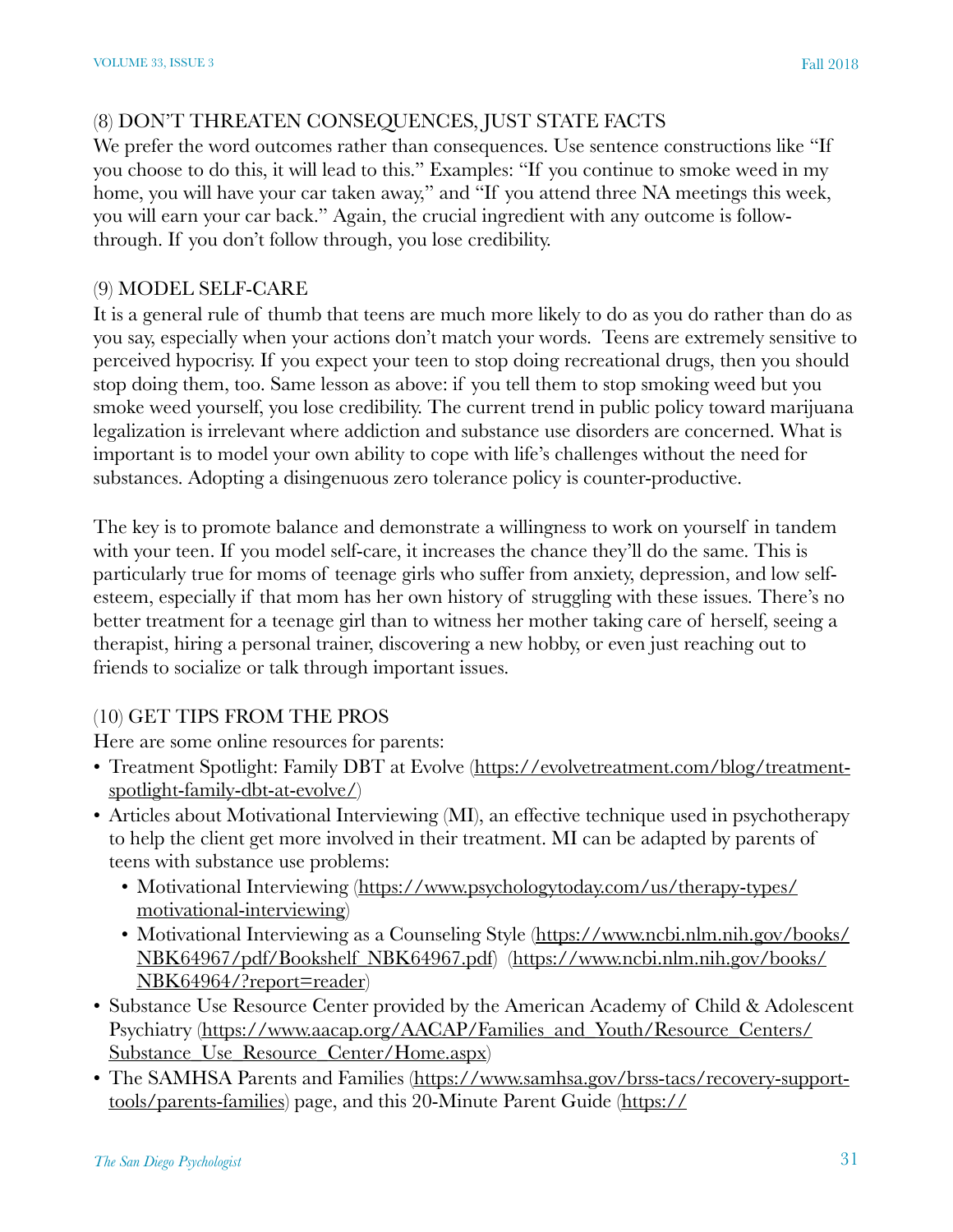#### [the20minuteguide.com/parents/introduction-guide/](https://the20minuteguide.com/parents/introduction-guide/)).

#### **Final Thoughts**

The essence of getting buy-in from treatment-resistant teens is open, honest, and clear communication that comes from empathy. Your teenager needs to feel heard and understood. You have to be willing to listen to them and adapt your responses to what they give you. You are the adult in the situation, and your word is final. There are certain positions from which you will not and should not budge – but as the adult, it is incumbent upon you to decide what those positions are, at their core, and recognize what types of compromises support versus impede your ultimate goal, i.e., getting your teen the help they need.

# SMART Recovery®: An Emerging Addiction Recovery Option Worldwide *by* A. Tom Horvath, Ph.D., ABPP

Problematic addictive behaviors (substances or activities) are common in psychotherapy clients. In addition to therapy, these clients often benefit from mutual help groups. The most well-known and available group is Alcoholics Anonymous (AA). There are also several dozen similar groups (e.g., Narcotics Anonymous, Cocaine Anonymous), collectively known as 12 step groups. This article presents basic information about another widely available option in San Diego, SMART Recovery.

#### FINDING A MUTUAL HELP GROUP

The ideal method for choosing mutual help meetings is to sample several, then choose the ones that appear most likely to be helpful. Because of the availability of 12-step meetings, they are typically recommended, sometimes to the exclusion of other options. Many clients are willing to attend a mutual help group, but not 12-step groups specifically. Common objections include that the 12-step program of recovery is oriented around having a belief in a higher power, and that meetings are not conversational.

Nevertheless, there are many advantages to participating in 12-step meetings in general and AA, in particular. These advantages include the high frequency and size of meetings, the large informal 12-step community, the availability of a "sponsor" who will guide a newcomer through the process of using the 12-step approach, and the now scientifically established efficacy of attending AA meetings specifically, if the individual is willing to attend consistently and engage with the AA community (Kelly, 2017). It is worthwhile to review the client's objections to attending 12-step meetings, to determine if these objections might be overcome. However, many clients will remain unwilling to attend 12-step meetings. Fortunately, other groups are available.

In San Diego, secular groups include SMART Recovery, LifeRing, Women for Sobriety, Moderation Management, and Refuge Recovery. This article will focus on SMART Recovery,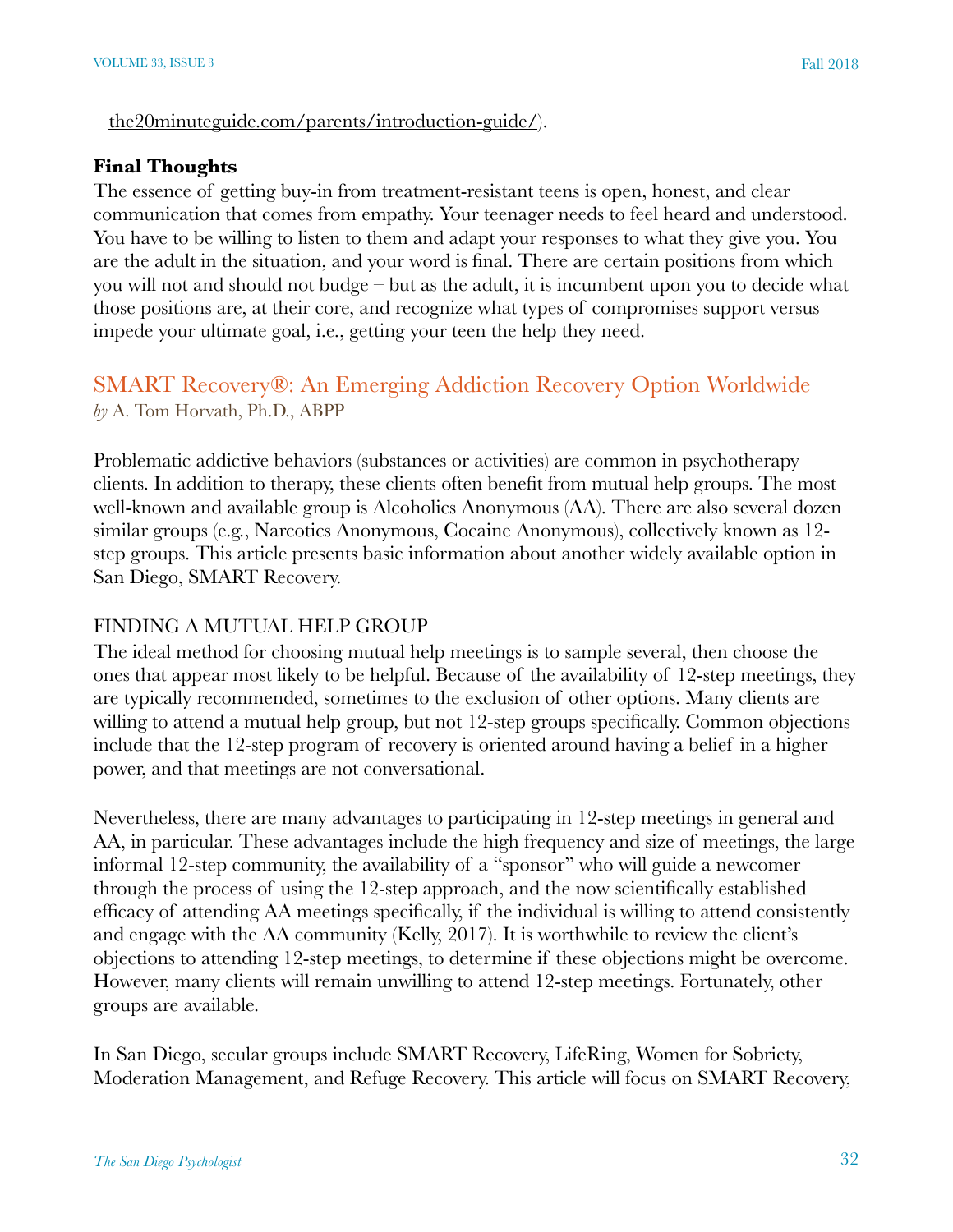which has 60 meetings per week in San Diego County, and has been operating here since 1990.

#### THE SMART RECOVERY ORGANIZATION

SMART Recovery is an international, non-profit organization with meetings in 23 countries. The *SMART Recovery Handbook,* the primary publication for participants, is available in 14 languages. Currently there are approximately 2,000 community meetings worldwide.

San Diego has one of the largest concentrations of SMART meetings anywhere. There are two San Diego SMART community centers, one in Kearny Mesa and another in Encinitas. In addition to regular meetings, there are also several Family & Friends meetings (SMART's version of Al-Anon).

#### THE SMART APPROACH

The SMART approach for resolving problematic addictive behavior was recently found to be as effective as three other groups: AA, LifeRing, and Women for Sobriety (Zemore, Lui, Mericle, Hemberg, & Kaskutas, 2018). A review of 25 years of research on AA concluded that "most of the empirically supported mechanisms of AA are found to be more social, cognitive and affective" rather than spiritual (Kelly, 2017, pg. 5). Consequently, we can hypothesize that all mutual help groups base their effectiveness on the same underlying principles. Yalom (1995) suggested that there are 11 common factors in effective groups. These factors may work in both group psychotherapy and mutual help groups: instillation of hope, universality, imparting information, altruism, corrective recapitulation of the primary family group, development of socializing techniques, imitative behaviors, interpersonal learning, group cohesiveness, catharsis, and existential factors.

Although all groups may work by common factors, the surface appeal of addiction recovery groups is diverse. For instance, on the basis of descriptions of SMART Recovery and AA, some individuals may willingly attend one but not the other. Nevertheless, a minority of individuals, in various stages of change, attend both.

SMART supports individuals who wish to stop entirely or limit their problematic addictive behavior, and to pursue a more meaningful, purposeful, and connected life. Rather than relying on a higher power, SMART participants learn SMART ideas and cognitive and behavioral "tools" in order to empower themselves, over time, to act with greater attention to their long-term goals, while not acting on their short-term desires to engage in problematic addictive behavior.

In addition to not insisting on complete abstinence, accepting medication-assisted treatment, and the self-empowering rather than powerlessness orientation, there are several other significant differentiators between SMART and AA. In SMART, there are no sponsors. Individuals desiring a sponsor relationship are encouraged to become involved in AA, instead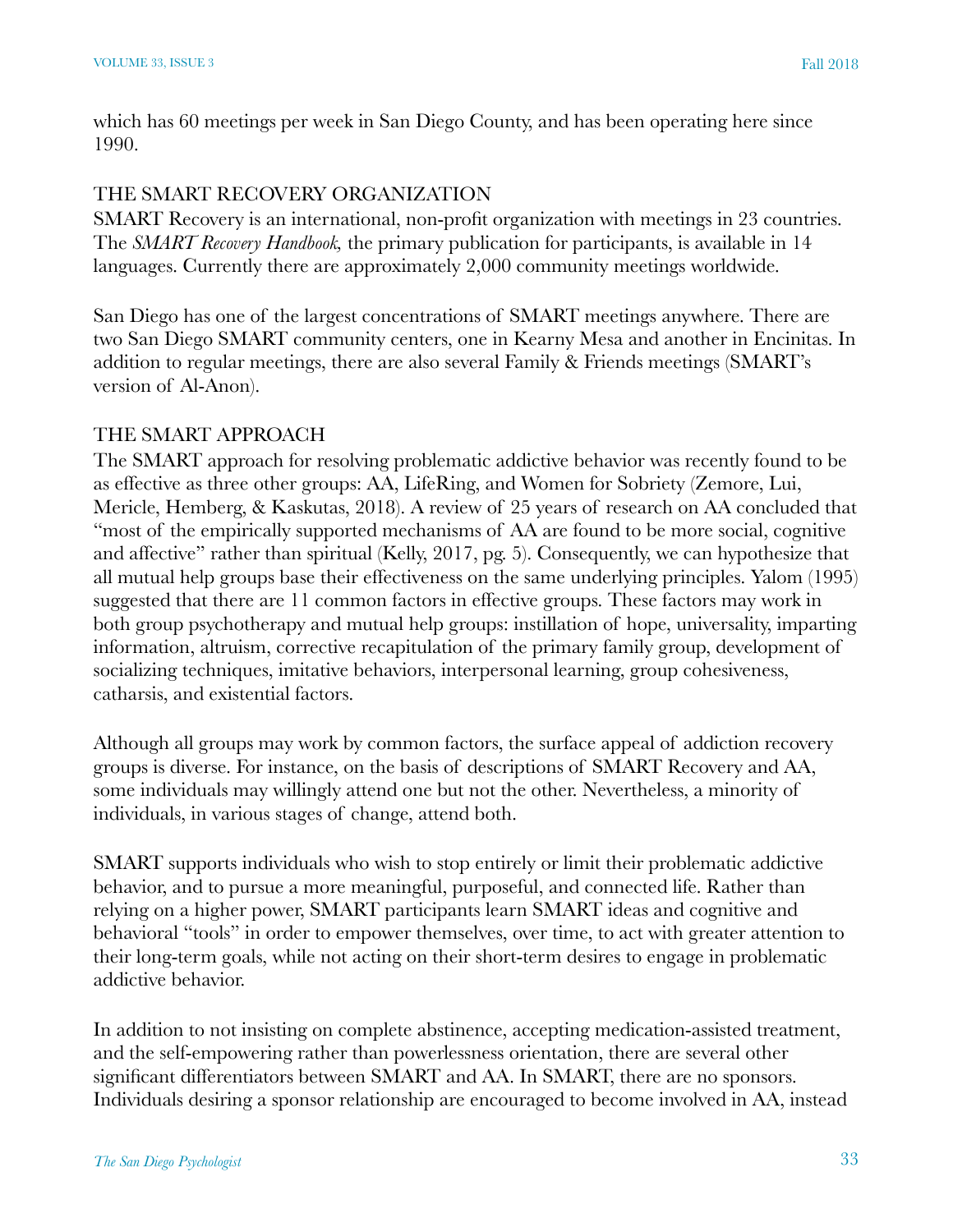of or in addition to SMART. In SMART, participants are not required to use the labels "addict" or "alcoholic" (but use of these terms is accepted). In SMART, whether to believe in a higher power, or whether addiction is a disease, or whether moderation of use is a good idea generally, are questions left entirely up to the participant, and not discussed in meetings. SMART's slogan is "Discover the Power of Choice."

#### HOW SMART MEETINGS OPERATE

In SMART, participants choose their own limits. The meetings focus on how to stay within these limits. Although each participant's limits may be different, the process of staying within limits (including resisting temptation, advancing self-control, and coping with underlying issues) is common for all. For instance, a participant might choose to abstain from heroin, meth and coke, but smoke pot once a weekend, and have a drink even less frequently. The focus in the meeting is how stay within each of these limits. Participants are also encouraged to identify and pursue other goals. Stopping drinking is more likely to be effective when it is a step in the direction of accomplishing a highly desired goal, rather than simply an end in itself.

SMART offers a set of "tools" for change. These tools would be familiar to any clinician who is familiar with CBT and MI (motivational interviewing).

SMART meetings are primarily conversational, rather than being a sequence of noninteracting monologues as in a 12-step meeting. The typical meeting agenda is a welcome, check-in (around the circle), agenda setting for the discussion period, the discussion period itself (the longest part of the meeting), announcements and pass-the-hat (donations are accepted but there is no charge), and check out. The primary rules are that no one is required to participate, no one can talk too long, the meetings are confidential, the discussion focuses on resolving problematic addictive behavior and related topics, and ideas and suggestions are welcome but advice is not allowed. Meetings are led by facilitators or hosts. Facilitators complete an intensive online course lasting 20-30 hours over eight weeks. Hosts are trained "on the job" in meetings, and a shorter online training course is available.

#### SCIENTIFIC INVESTIGATION OF SMART

Scientific investigation of SMART has increased significantly in recent years. The landmark study already mentioned (Zemore et al. 2018), found equivalent efficacy for four different mutual help groups. This finding suggests that ideas like "AA is the only way" or "AA is the best way" are not only inaccurate, but also unhelpful to individuals who prefer to use a different approach.

Penn and Brooks (2000) found that the 12-step and SMART approaches were equally effective in a day treatment setting for chronically mentally ill clients with substance problems. Li, Feiffer, and Strohm (2000) found that 12-step participants had higher external locus of control, whereas SMART participants had higher internal locus of control (until SMART was founded there were few options for individuals approaching addiction recovery from an internal locus of control perspective). Atkins and Hawdon (2007) found that SMART meetings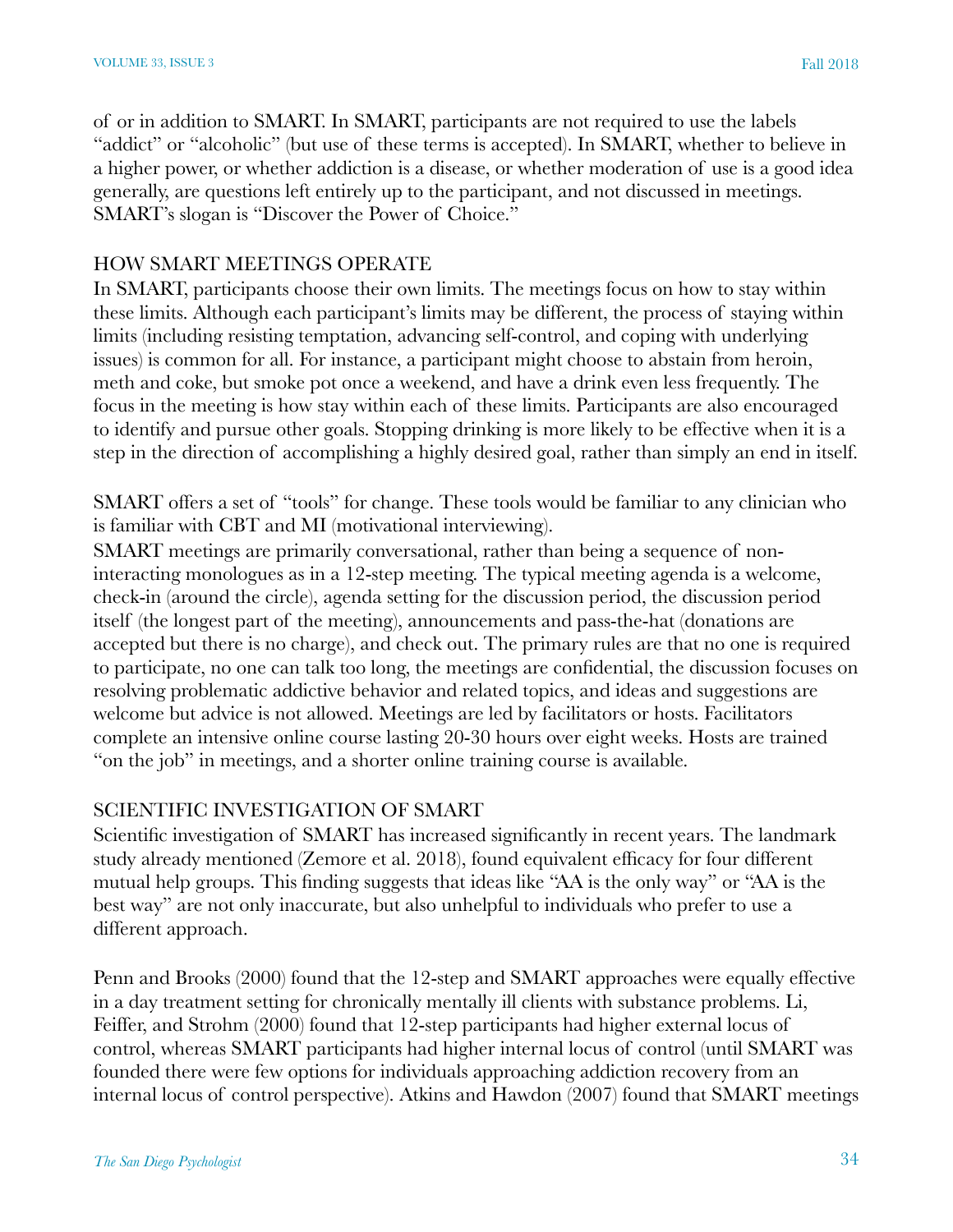appealed to individuals, and were viewed as meaningful, regardless of their religious or spiritual orientation. Other groups did not have this broad appeal. Blatch, O'Sullivan, Delaney, and Rathbone (2016), in a five-year longitudinal study involving 5,764 Australian prisoners, found a significantly lower rate of reconviction, for inmates who had been involved with SMART, especially among those committing violent crimes. A recent systematic review of SMART identified 12 studies worthy of review (three of them conducted by Alliant doctoral students), and suggested issues to be addressed in future research (Beck et al., 2017).

#### RECOGNITION OF SMART

Recognition of SMART has increased significantly in recent years. Organizations that recognize SMART as an important mutual help option include NIDA, NIAAA, SAMHSA, the National Association of Drug Court Professionals, National Drug Court Institute, Federal Bureau of Prisons, National Institute for Health and Care Excellence (in the UK), Public Health England, Department of Health and Ageing (Australia), and the National Health and Medical Research Council (Australia) (SMART Recovery, 2018).

William White compiled a bibliography of SMART that includes approximately 100 publications (Chaney & White, 2017). The first Surgeon General's report on addiction, *Facing addiction in America: The Surgeon General's report on alcohol, drugs, and health,* mentions SMART as a mutual help option (US Department of Health and Human Services (HHS), Office of the Surgeon General, 2016).

#### SMART RECOVERY AND MULTIPLE PATHWAYS OF CHANGE

Individuals needing to resolve problematic addictive behavior are a highly diverse group. There is no likelihood that any single approach will be effective for most people. Having multiple pathways for change (Fletcher, 2002) increases the odds that an individual will find an appealing and effective pathway. In San Diego there are now enough SMART Recovery meetings to be an easily available option for those interested in attending them.

#### **Contact information**

The national website is [www.SMARTRecovery.org](https://www.smartrecovery.org/)

The local website is <u>[www.SMARTRecoverySD.org](https://www.SMARTRecoverySD.org)</u>

For professionals or individuals desiring more information about SMART in San Diego, the local website is the place to begin, followed by attending a meeting. Meetings are open to the public. No reservations are necessary.

#### *References*

• Atkins, Jr., R. G., & Hawdon, J. E. (2007). Religiosity and participation in mutual-aid support groups for addiction. *Journal of Substance Abuse Treatment, 33*(3), 321-331.